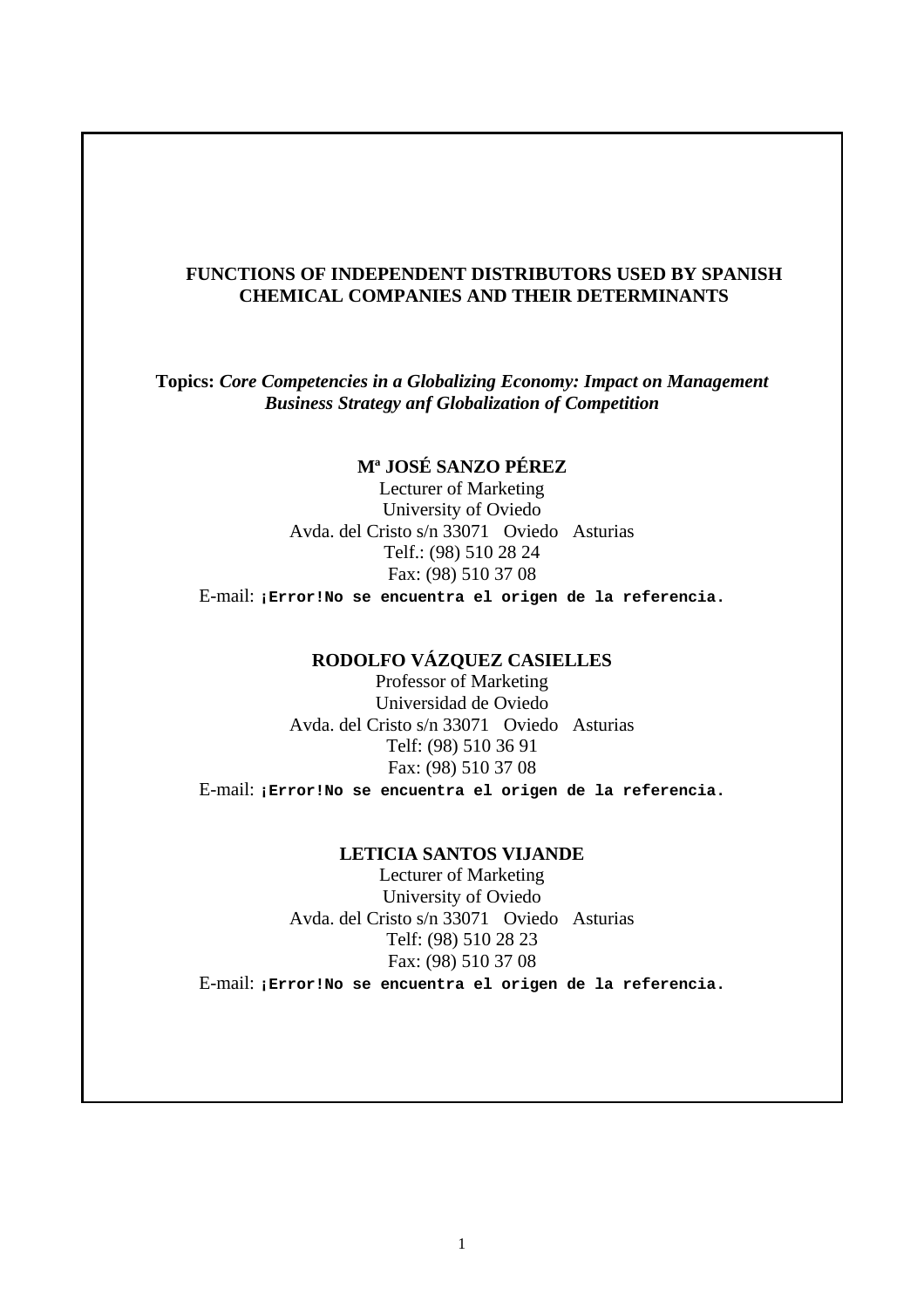# **FUNCTIONS OF INDEPENDENT DISTRIBUTORS USED BY SPANISH CHEMICAL COMPANIES AND THEIR DETERMINANTS**

**Mª José Sanzo Pérez** Lecturer of Marketing **Rodolfo Vázquez Casielles** Professor of Marketing **Mª Leticia Santos Vijande** Lecturer of Marketing

**UNIVERSITY OF OVIEDO**

## **1. Functions of the independent industrial distributors.**

 $\overline{a}$ 

The functions independent distributors may perform consist of a wide set of services aimed at both the manufacturer and final customers which are related to the distributors' proximity to the latter. They therefore play an essential role in the service strategy adopted by the manufacturing company and are therefore highly valued by customers.

Some time ago WEBSTER (1975, 1976) established that independent distributors and their functions were changing (although slowly). In this sense, the author noted the manufacturer's tendency to increasingly rely on the distributor to obtain a greater percentage of the total sales volume and perform a wider variety of marketing functions, a fact which other authors also pointed out at a later date. In accordance with Webster's research, the distributor's role varies in terms of a whole series of interrelated factors: (1) the manufacturer's bases for competitive advantage, (2) the manufacturer's market position strength, (3) the product's technical characteristics, basically the existence of marked differences between brands and the need to make technical judgements on the best response to customer needs, and 4) importance of immediate product availability for the customer. This author also identified a set of functions which characterize the role of the industrial distributor: **market coverage and product availability**, **market development**, **technical evaluation and customer service** as well as providing **market information**.

Continuing to specify the above functions, we could point out as potential responsibilities of the independent distributors the following<sup>1</sup>: taking title of the goods, visiting and/or selling the product to the existing company clients, maintaining stock levels, providing information on the market or setting, product and market knowledge, identifying and securing new customers, product promotion, planning the local distribution strategy, processing orders, providing customer service, breaking down bulk orders, providing financing and credit, reassembling smaller assortments, grading and standardizing products and taking on large orders from the manufacturer.

It is also interesting to note the possible contribution of these middlemen concerning, on the one hand, **new small high technology companies** (organizations in which there are traditionally problems of marketing orientation, one of which is precisely connected to inappropriate distribution strategies) and on the other hand, the **manufacturers competing in international markets**. In the

<sup>&</sup>lt;sup>1</sup> SHIPLEY and PRINJA (1988), ROSENBLOOM and WARSHAW (1989), REEDER, BRIERTY and REEDER (1991), STERN and EL-ANSARY (1992), WEBSTER (1975, 1976, 1994), BROWN and HERRING (1995).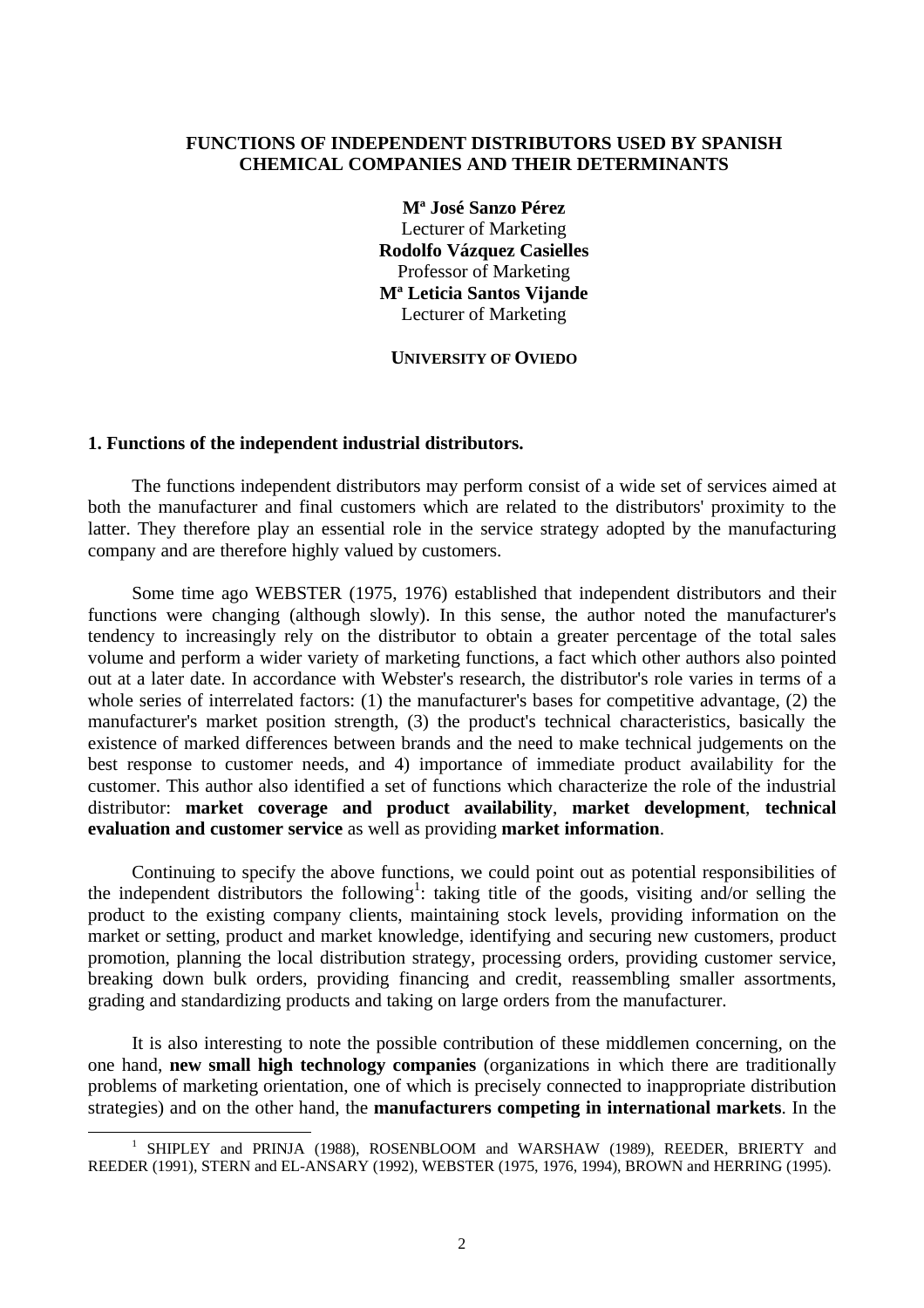case of export markets, the use of industrial distributors is very frequent. They have many advantages (MOORE,1987) which basically lie in market coverage and knowledge, customer contacts, specialization, sales skills and the services they provide, especially interesting for small companies or for those lacking in international experience or which have scarce resources. Nevertheless, there are also disadvantages: the manufacturers' difficulty in acquiring market knowledge or developing export skills, insufficient contact with buyers, problems in controlling the distributors (especially at long distance) and the very characteristics of these distributors (small size, abscence of innovation, lack of professionalism, little initiative, resistance to control).

## **2. Objectives and hypotheses of the empirical research.**

Based on the recognition of the importance attained by the distribution strategy and the independent distributors themselves in the industrial markets, we proceeded to conduct a widereaching empirical study, focused on manufacturing and distributing companies in the chemical sector, in order to make an in-depth study of distribution channel design and management. One of the specific aims was, precisely, to identify the functions performed by the manufacturer's sales force, independent distributors and agents, as well as the factors which significantly influence the likelihood that they perform these functions to a greater or lesser extent. The present paper relates the results for independent distributors. The choice of the chemical sector was due to the importance this has in the Spanish economy as a whole, its influence on the rest of the manufacturing activities, the variety of clients and products it entails, the importance international sales are attaining for these companies, and the fact that it is an industry undergoing a process of transformation and competitive renovation.

The first hypothesis proposed is that there exist significant differences between the scores given by the manufacturers and those given by the distributors themselves to the set of possible functions to be performed by the latter. In fact, it is foreseeable that the distributors consider themselves to control or perform a wider range of tasks compared to those the manufacturers think these distributors carry out. A potential intrachannel cause of conflict emerges here.

# **H1: There exist significant differences between the functions of independent distributors recognized by chemical manufacturers and those which the distributors themselves assure they perform.**

Nevertheless, the fact that the manufacturing company uses distributors due to the importance of being close to the customers in order to be able to provide them with a continuous service is certainly going to imply that these middlemen see to a wider number of tasks, assuming the responsibility for adapting to the offer and managing the relationships with buyers. In the same way, if the products have various applications, and an in-depth knowledge of each of these is essential, it is more likely that the manufacturers delegate many of the distribution functions to the distributors, since it is the middlemen who control the appropriate knowledge. The distributor's superiority over the manufacturer is also revealed when the latter lacks knowledge or contact in the area or market or runs up greater costs. Many of these reasons take on great importance in international markets. Without dismissing the fact that each of the tasks may be explained by variables which are specific to each particular function, the above ideas lead us to put forward a second hypothesis.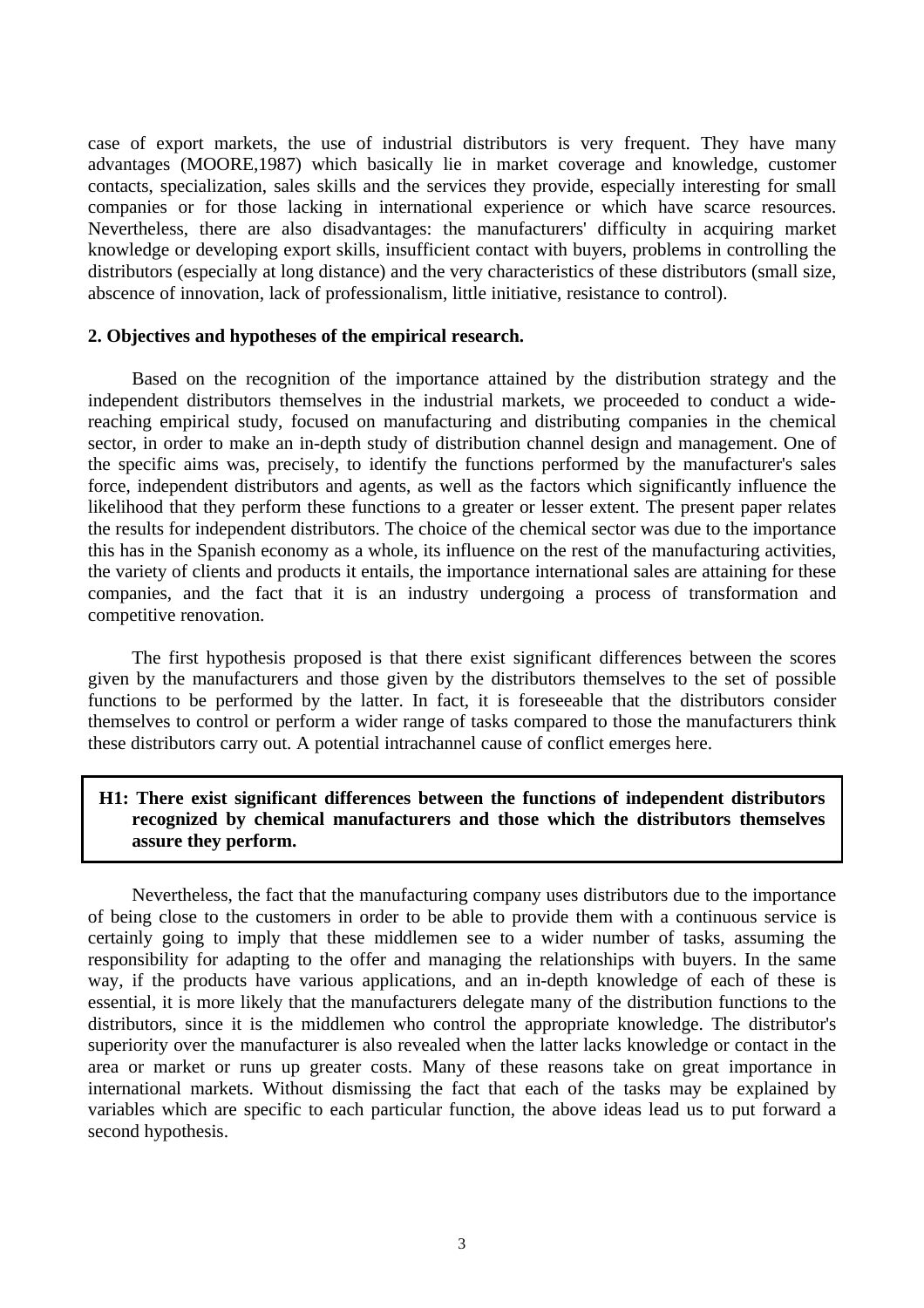**H2: The need for a strong local support service, the existence of varied product applications, the difficulty entailed in market entry, or the lower costs of middlemen as reasons for using them, make it more likely that the distributors perform a higher number of tasks.**

#### **3. Research methodology.**

The study consisted of a first phase of preliminary research in which we conducted a review of the literature and a series of in-depth interviews with the management of nine industrial companies in a Spanish region (between October 1994 and January 1995). The aim was to obtain a wide knowledge of the characteristics of industrial markets and, in particular, of industrial channels of distribution. The results of this first phase were used as a starting point to carry out a **postal survey** aimed at manufacturers and distributors in the chemical sector. The list or census of these was obtained by means of the "DUNS 250,000 Spanish Companies" database, compiled by DUNS & BRADSTREET INTERNATIONAL. This database classifies the companies according to the SIC codes ("Standard Industrial Classification"), which were used to select the specific subsectors under study. For these codes the geographic scope covers the companies situated throughout the **national territory**. Table 1 shows those corresponding to manufacturers. The resulting census of chemical manufacturers was 1,968 companies.

| <b>CODES</b>    | <b>DESCRIPTION</b>                       | <b>CODES</b>    | <b>DESCRIPTION</b>                                      |
|-----------------|------------------------------------------|-----------------|---------------------------------------------------------|
| <b>SIC 2812</b> | Alkalis and chlorines                    | <b>SIC 2861</b> | Distilled resin and wood chemical products              |
| SIC 2813        | Industrial gases                         | <b>SIC 2865</b> | Chemical products, dyes and pigments                    |
| SIC 2816        | Inorganic pigments                       | <b>SIC 2869</b> | Unclassified industrial organic chemical products       |
| <b>SIC 2819</b> | Unclassified inorganic chemical products | SIC 2873        | Nitrogenous fertilizers                                 |
| <b>SIC 2821</b> | Plastic materials, synthetic resins      | <b>SIC 2874</b> | Phosphated fertilizers                                  |
| <b>SIC 2822</b> | Synthetic rubber                         | <b>SIC 2875</b> | Mixed fertilizers                                       |
| <b>SIC 2823</b> | Cellulose synthetic fibres for textiles  | <b>SIC 2879</b> | Pesticides, unclassified agricultural chemical products |
| <b>SIC 2824</b> | Organic synthetic fibres for textiles    | <b>SIC 2891</b> | Glues and gums                                          |
| <b>SIC 2831</b> | Biological products (serums, vaccines)   | <b>SIC 2892</b> | Explosives                                              |
| <b>SIC 2843</b> | Products for surface finishes            | <b>SIC 2893</b> | Dyes for graphic arts                                   |
| <b>SIC 2851</b> | Paints, varnishes, lacquers and enamels  | <b>SIC 2895</b> | Charcoal                                                |
|                 |                                          | <b>SIC 2899</b> | Unclassified chemical products                          |

*Table 1. SIC Codes Used in the Research.*

To delimit the distributors' sample we referred to code 5161 (chemical wholesalers). It should be pointed out, however, that this code does not include all the possible types of distributors as there also exist other codes, such as 5191 (organic and inorganic fertilizers and insecticides) and 5198 (paints and varnishes). Even so, the total census of wholesalers included 1,632 companies. Of the returned questionnaires, all identified themselves as distributors (not agents).

The questionnaire was mailed to all the companies in the lists provided. An important decision was that of determining the person or persons to whom the questionnaire should be addressed. In this sense, throughout the in-depth interviews we were able to observe a reluctance to the same survey being answered by various executives. The additional fact that the survey was mailed made us fear a massive negative response if various posts were asked to contribute, more so taking into account the length of the questionnaire. On the other hand, the dimension of the majority of Spanish manufacturing and distributing chemical companies is small and so perhaps it does not make sense to interview more than one key person. The final decision, for all of these reasons was to address the questionnaire to the **President**, **General Manager** or, otherwise, to the **Marketing**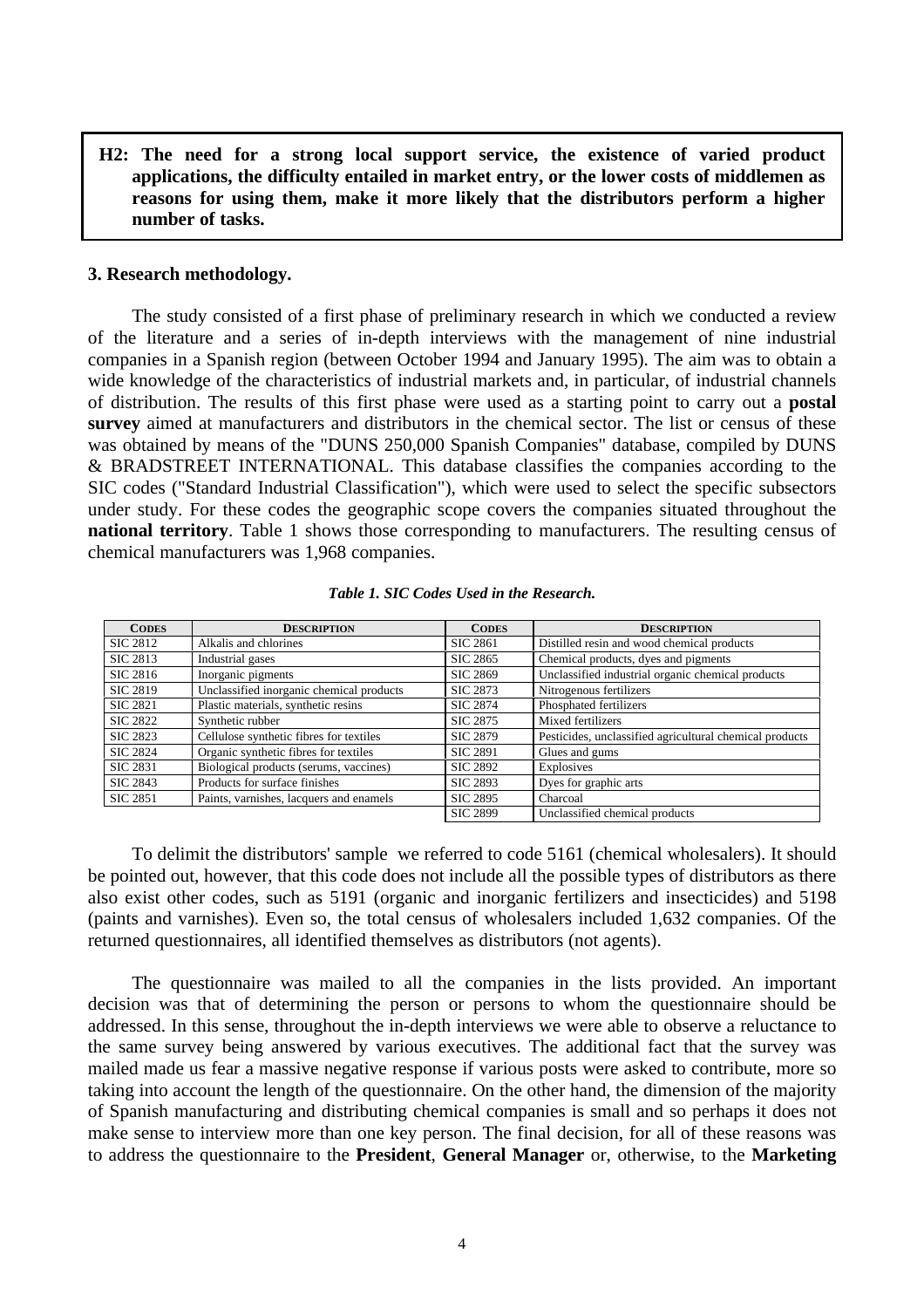**Manager** of the company in question as a person with a general perspective of the organizations's aims and strategies was needed.

The samples which were finally obtained and to which the corresponding analyses were applied were from **142 manufacturing companies** and **120 independent distributors**. It must be said, however, that in each case the **medium-sized companies** (between 50 and 500 workers/between 1,000 and 10,000 million pesetas in sales) and **large** (over 500 workers/over 10,000 million pesetas in sales) have a greater share than that corresponding to the universe percentages. The response rates of these two groups of companies approximate or exceed 20%. This more pronounced importance brings it about that an important part of the industry's sales is represented in these samples. Furthermore, the tendency towards an increase the size of the companies makes the results obtained especially useful.

The main aspects of the design and characteristics of the research work are summarized in table 2. Information was collected by means of two questionnaires adapted to each of the populations under study. The statistical packages SPSS PC+, Version 6.0.1 and LIMDEP 7.0 were used to process and analyse the data obtained. The **profile description** of the sample of manufacturers reveals that these companies, compared to the study universe, are of greater average size, wide coverage, experienced in the sector and established internationally (57.7 % operate internationally, with 54.2 % obtaining between 10-50 % of their total sales in overseas markets). As for the sample of distributors, the companies are characterized by these same features although with less geographical coverage than the manufacturers (20.8 work at an internationally level) and with fewer years' experience in the market.

| <b>CHARACTERISTICS</b>       | <b>SURVEY</b>                                                            |  |  |
|------------------------------|--------------------------------------------------------------------------|--|--|
| <b>UNIVERSE</b>              | Manufacturers and wholesalers belonging to the Spanish chemical sector   |  |  |
|                              | SIC Manufacturers: 2812, 2813, 2816, 2819, 2821, 2822, 2823, 2824,       |  |  |
| <b>SELECTED SIC CODES</b>    | 2831, 2843, 2851, 2861, 2865, 2869, 2873, 2874, 2875, 2879, 2891, 2892,  |  |  |
|                              | 2893, 2895 y 2899                                                        |  |  |
|                              | SIC Wholesalers: 5161                                                    |  |  |
| <b>GEOGRAPHICAL SCOPE</b>    | National territory                                                       |  |  |
| <b>SAMPLE CENSUS</b>         | 1,968 Manufacturers (132 returned unopened)                              |  |  |
|                              | 1,632 Wholesalers (142 returned unopened)                                |  |  |
| <b>INFORMATION</b>           | Postal survey to managers of chemical manufacturing and distributing     |  |  |
| <b>COLLECTION METHOD</b>     | companies                                                                |  |  |
| <b>SAMPLING PROCEDURE</b>    | The questionnaire was mailed to the total number of companies in the     |  |  |
|                              | population census                                                        |  |  |
| <b>SAMPLE SIZE</b>           | 142 manufacturers and 120 wholesalers                                    |  |  |
| <b>DEGREE OF RELIABILITY</b> | $Z = 1.96$ $p = q = 50 %$ for both samples<br>95 %                       |  |  |
|                              | $+/-$ 8.06 % (Manufacturers' sample)                                     |  |  |
| <b>SAMPLE ERROR</b>          | $+/-$ 8.76 % (Wholesalers' sample)                                       |  |  |
|                              | The questionnaires corresponding to the manufacturers were mailed at the |  |  |
| <b>DATE OF FIELD WORK</b>    | beginning of October 1996 and the wholesalers' questionnaires at the     |  |  |
|                              | beginning of November of the same year. They were received, basically,   |  |  |
|                              | from that time until February 1997                                       |  |  |

## *Table 2. Research Data.*

Regarding the types of products present in the manufacturers sample, it is worth noting the presence in the sample of all the categories selected, with the exception of industrial gases, synthetic cellulose fibres for textiles and organic synthetic fibres for textiles. This heterogeneity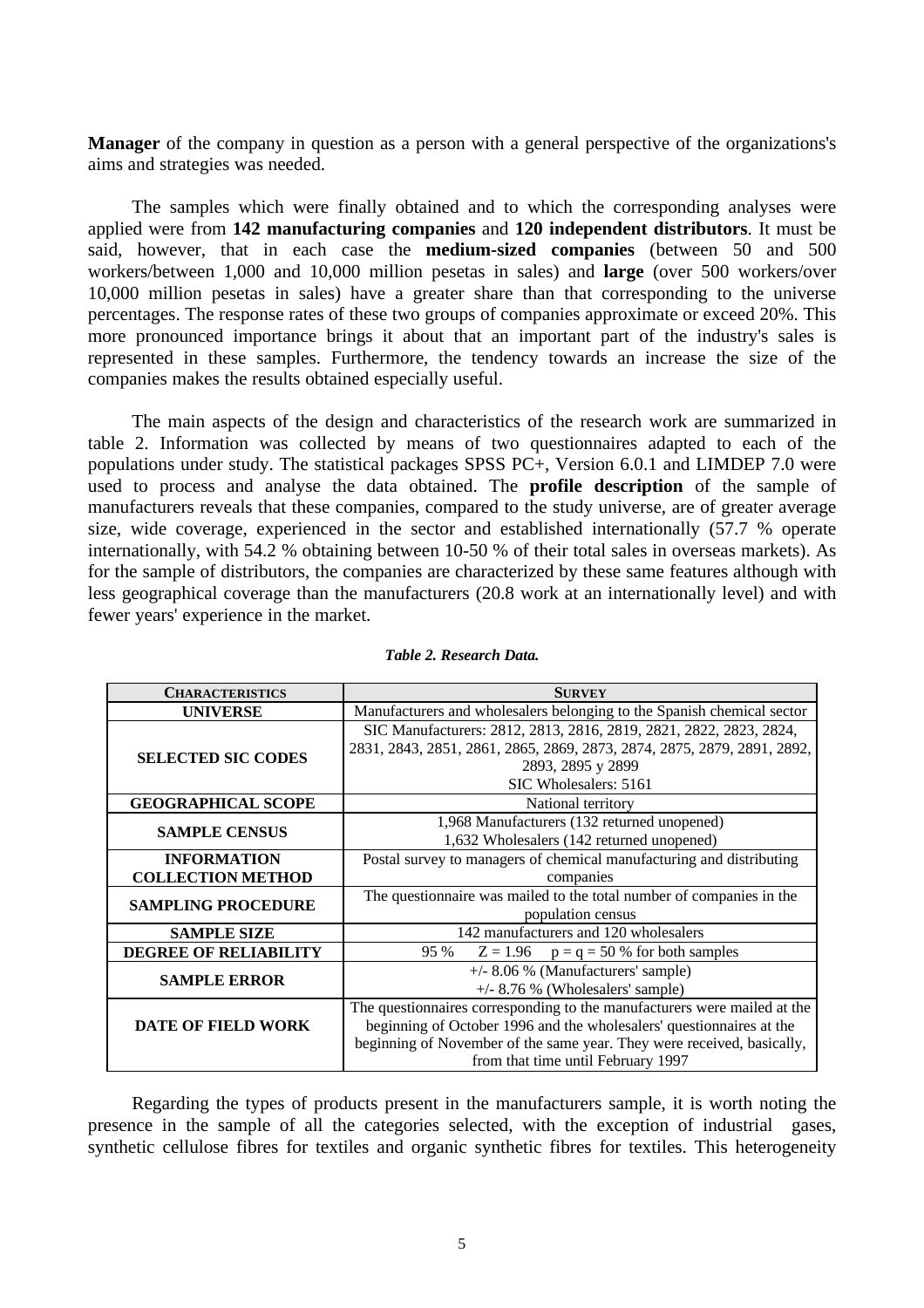makes it possible to control the effect of the varied nature of the products on the distribution strategy. The importance in the sample is to be noted of the companies of inorganic pigments (SIC 2816), products for surface finishes (SIC 2843) and dyes and pigments (2865), as well as the lower percentage represented by "Other Products" (SIC 2819, 2869 and 2899). Concerning the activities represented in the distributors' sample, companies belonging to all the SIC categories initially chosen are also present.

## **4. Analysis and results.**

Independent distributors make up the second distribution channel used by the manufacturing companies of the sample at both the national and international level. It is found that 61.7% use them at a national level, thus obtaining 22.7% of the national sales as an average. Of the companies operating internationally, 51.9% have overseas distributors, with which they obtain 26.3% of sales in this market.

The manufacturers were asked to indicate how frequently their distributors performed 16 tasks (measured on a 7-point Likert scale). The resulting **average scores** and **standard deviations** are detailed in table 3. The main functions for chemical distributors correspond, as was to be expected, to the closeness to customers. Their role consists in carrying out the traditional functions which provide **market access for the manufacturers' products**. On the other hand, the tasks of providing information (especially on customers), offering added services or developing new product applications, among others, are not regularly performed by these middlemen.

| VARIABLE* | <b>DESCRIPTION</b>                                                                     | <b>MEAN</b> | <b>DEVIATION</b> |
|-----------|----------------------------------------------------------------------------------------|-------------|------------------|
| DITAREA1  | Provide market coverage and assure product availability for customers                  | 5.703       | 1.321            |
| DITAREA4  | Market knowledge (customers, production processes, tendencies)                         | 5.365       | 1.467            |
| DITAREA5  | Identify and secure new customers for the company                                      | 5.000       | 1.588            |
| DITARE15  | Break down bulk orders (selling to small customers)                                    | 5.000       | 1.909            |
| DITAREA3  | Product knowledge (technical characteristics, applications, complementary<br>products) | 4.905       | 1.463            |
| DITAREA7  | Promote products                                                                       | 4.649       | 1.625            |
| DITAREA9  | Provide information on competition and environment                                     | 4.230       | 1.626            |
| DITAREA2  | Stocking                                                                               | 3.757       | 1.999            |
| DITARE10  | Provide customers with technical service                                               | 3.757       | 2.157            |
| DITARE13  | Take on large orders from the manufacturer                                             | 3.622       | 2.018            |
| DITAREA8  | Provide the company with customer information                                          | 3.270       | 1.853            |
| DITARE11  | Offer other services to the customer (training, guarantees, financing)                 | 3.164       | 2.055            |
| DITARE12  | Adapt the product to final customer needs                                              | 2.939       | 2.141            |
| DITAREA6  | Develop new applications for the products they acquire                                 | 2.811       | 1.833            |
| DITARE16  | Reassemble smaller assortments                                                         | 2.770       | 1.927            |
| DITARE14  | Grade and standardize products                                                         | 2.622       | 1.619            |

*Table 3: Average Values and Standard Deviations of the Independent Distributors' Tasks (Manufacturers' Perspective).*

\* In this column appears the term assigned to each of the 16 functions in the database.

From the perspective of the distributors' sample, table 4 summarizes the **average scores** and **standard deviations** of each of the 16 tasks. If we calculate the posible existence of the mean differences between the two samples, applying the t test for independent samples (parametrical) or the Mann-Whitney U test (non-parametrical), in overall terms it is observed that these mean differences occur in a wide number of functions, and always favouring the distributors. That is to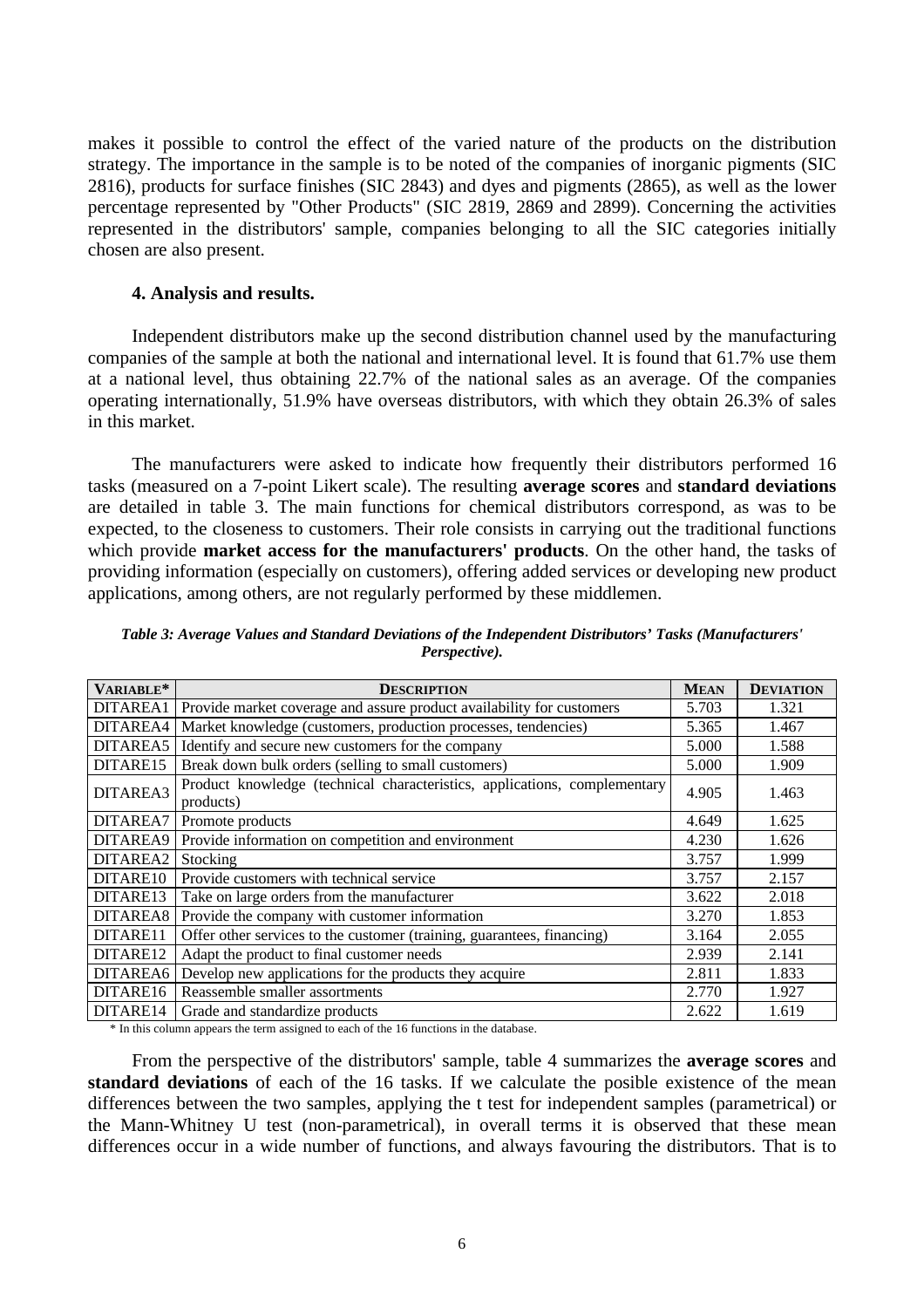say, the **distributors perceive that they are performing many of these functions for the manufacturer to a greater extent** than that considered by the manufacturers themselves, thus **confirming Hypothesis H1**. It is only in the following functions that discrepancies do not exist: providing market coverage, taking on bulk orders from the manufacturer, breaking down these bulk orders and reassigning smaller assortments from various manufacturers.

The differences which stand out are those concerning **product knowledge**, **product promotion** and especially, **providing technical and other services** and **adapting the product to the final customer needs**. The conclusion to be drawn is that the distributors seem to perceive themselves as customer service organizations who are independent, specialized in the products they distribute and as companies which conduct a wider range of functions than those recognized by the manufcturers. The differing respective perceptions concerning these functions are the sources of possible intrachannel conflicts. Hence, it may be recommendable for the companies in the sector under study to encourage communication between the channel participants in order to reduce these differences, just as an explicit definition of their corresponding roles may be beneficial.

If we calculate the existence of significant mean differences between manufacturers and distributors according to each product category, the results confirmed more homogeneous perceptions within the same category. However, some exceptions are recorded, the most notable being the following types of companies: **organic pigment companies** (significant differences in three tasks: developing new product applications, taking on bulk orders and reassembling smaller assortments), **plastics companies** (differences in five functions: product knowledge, developing new applications, customer information, providing a technical service and product adaptation) and **glue companies** (significant differences in eight of the tasks: product knowledge, market knowledge, providing information on the setting and competitors, providing technical service, offering other services, product adaptation, breaking down bulk orders and reassembling into smaller assortments -in the latter two functions the average score was greater for manufacturers-) .

| VARIABLE* | <b>DESCRIPTION</b>                                                      | <b>MEAN</b> | <b>DEVIATION</b> |
|-----------|-------------------------------------------------------------------------|-------------|------------------|
| DITAREA1  | Provide market coverage and assure product availability for customers   | 5.860       | 1.545            |
| DITAREA4  | Market knowledge (customers, production processes, tendencies)          | 5.658       | 1.682            |
| DITAREA3  | Product knowledge                                                       | 5.509       | 1.598            |
| DITAREA5  | Identify and secure new customers for the company                       | 5.447       | 1.887            |
| DITAREA7  | Promote products                                                        | 5.316       | 1.762            |
| DITARE10  | Provide customers with technical service                                | 5.246       | 1.875            |
| DITAREA9  | Provide information on competition and environment                      | 4.912       | 1.875            |
| DITARE15  | Break down bulk orders (selling to small customers)                     | 4.886       | 2.056            |
| DITARE11  | Offer other services to the customers (training, guarantees, financing) | 4.456       | 1.887            |
| DITARE12  | Adapt the product to final customer needs                               | 4.395       | 2.093            |
| DITAREA2  | Stocking                                                                | 4.342       | 2.245            |
| DITAREA8  | Provide the company with customer information                           | 3.965       | 2.082            |
| DITAREA6  | Develop new applications of the products they acquire                   | 3.956       | 2.050            |
| DITARE13  | Take on large orders from the manufacturer                              | 3.807       | 1.881            |
| DITARE14  | Grade and standardize products                                          | 3.509       | 2.113            |
| DITARE16  | Reassemble smaller assortments                                          | 2.763       | 1.975            |

*Table 4. Average Values and Standard Deviations of the Tasks of Independent Distributor (Distributors' Perspective).*

\* In this column appears the term assigned to each of the 16 functions in the database.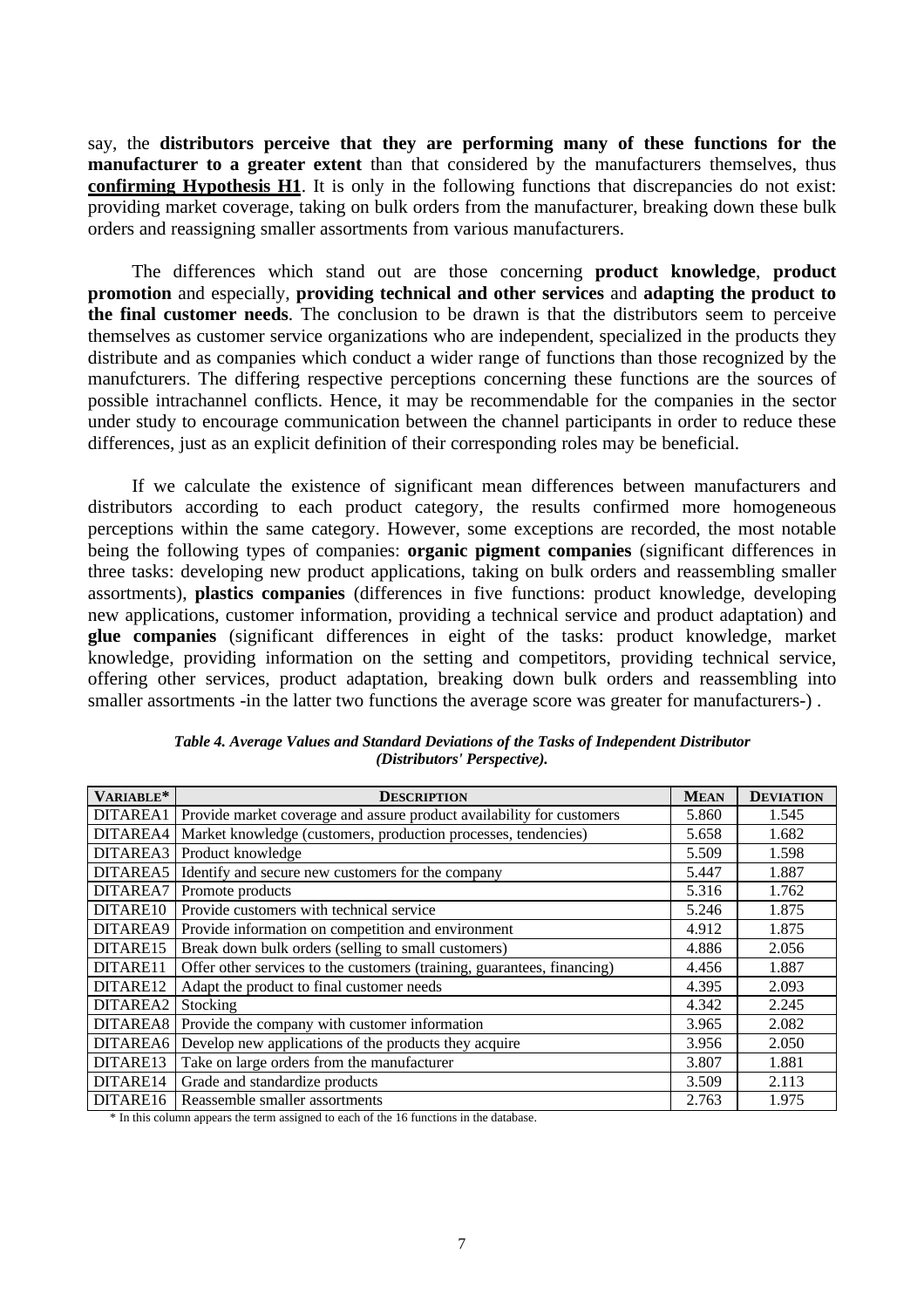Once we have determined the functions which characterize the distributors' role, the following step was to identify the variables which significantly influence the probability that the distributors perform each of these tasks to a greater or lesser degree (from the manufacturers' perspective). To this end, an **ordered multi-nomial probit model** has been estimated for each of the 16 functions. As the dependent variable in each case we take the task in question. This methodology was chosen taking into account that each dependent variable was a discrete variable which adopted various values which implied a hierarchical ordering. Not requiring the relations to be lineal and isolating the effects of each of the independent variables was, in our opinion, an interesting techique to study many of the aspects of the channels of distribution. To consult the bases of these models ALDRICH and NELSON (1988) and GREENE (1993) may be referred to.

The independent variables considered were the percentage of national and international sales obtained directly (NPVENTAD and IPVENTAD, respectively), competing or not in international markets (IVENTAS), company size (VENTAS), the importance assigned to distribution channel design and management measured on a 7-point Likert scale (CANALES), eleven possible reasons for using distributors measured on a 7-point Likert scale (DIRAZON), fifteen tendencies included in the questionnaire measured on a 7-point Likert scale<sup>2</sup> (TENDEN), the age of the manufacturing company (FECHA), years of international experience (EXPINTER), the degree to which manufacturers use exclusive territories to motivate distributors measured on a 7-point Likert scale (DIMOTI1), the fact that the distribution agreements are exclusive or not (DIEXCLUS) and the variable related to the companies' recognizing their close cooperation or otherwise with their distributors (DICOOP1). The results obtained are shown in tables 5 to 20.

## *1. Promote market coverage and assure product availability for customers.*

| <b>NUMBER OF OBSERVATIONS</b>    | 67          |
|----------------------------------|-------------|
| <b>LOG LIKELIHOOD FUNCTION</b>   | - 76.64087  |
| <b>RESTRICTED LOG LIKELIHOOD</b> | $-99.24943$ |
| <b>CHI-SOUARED</b>               | 45.21711    |
| <b>DEGREES OF FREEDOM</b>        | 19          |
| <b>SIGNIFICANCE LEVEL</b>        | 0.000639012 |

|  |  |  | Table 5. Task 1: Promote Market Coverage and Assure Product Availability for Customers. |  |
|--|--|--|-----------------------------------------------------------------------------------------|--|
|  |  |  |                                                                                         |  |

| Variable        | <b>Coefficient</b> | <b>Significance</b> | Variable        | <b>Coefficient</b> | <b>Significance</b> |
|-----------------|--------------------|---------------------|-----------------|--------------------|---------------------|
| Constant        | $-0.71439$         | 0.61035             | DIRAZON6        | $-0.016423$        | 0.93821             |
| <b>NPVENTAD</b> | $-0.73159$         | 0.32871             | DIRAZON7        | $-0.19647$         | 0.32074             |
| <b>IVENTAS</b>  | 0.39937            | 0.63313             | DIRAZON8        | 0.022415           | 0.87165             |
| <b>IPVENTAD</b> | $-1.4629$          | 0.05773             | DIRAZON9        | $-0.086837$        | 0.45507             |
| <b>VENTAS</b>   | 0.37906            | 0.38965             | DIRAZO10        | 0.099215           | 0.54086             |
| <b>CANALES</b>  | 0.10282            | 0.50511             | DIRAZ011        | 0.12906            | 0.30324             |
| DIRAZON1        | $-0.059282$        | 0.63444             | DIMOTI1         | 0.066147           | 0.59806             |
| DIRAZON2        | $-0.23451$         | 0.10826             | <b>EXPINTER</b> | $-0.46891$         | 0.28553             |
| DIRAZON3        | 0.31576            | 0.05865             | DICOOP1         | 1.4993             | 0.02405             |
| DIRAZON4        | $-0.17702$         | 0.18132             | MU(1)           | 0.54046            | 0.04883             |
| DIRAZON5        | 0.071176           | 0.55644             | MU(2)           | 1.4727             | 0.00089             |
|                 |                    |                     | MU(3)           | 2.5684             | 0.00000             |

This is the function which the distributors, on average, perform to a greater degree. Even so, the more the manufacturers consider the existence of a **large number of customers, acquiring**

 $\overline{a}$ 

 $2$  We considered it advisable to control the influence these future expectations could have on the distributors' existing roles. Due to the low number of valid cases, in order to improve the estimation, we eliminated those tendencies which had no clear effect on the degree of performance of the task under study. Hence, the following tables do not show the total number of tendencies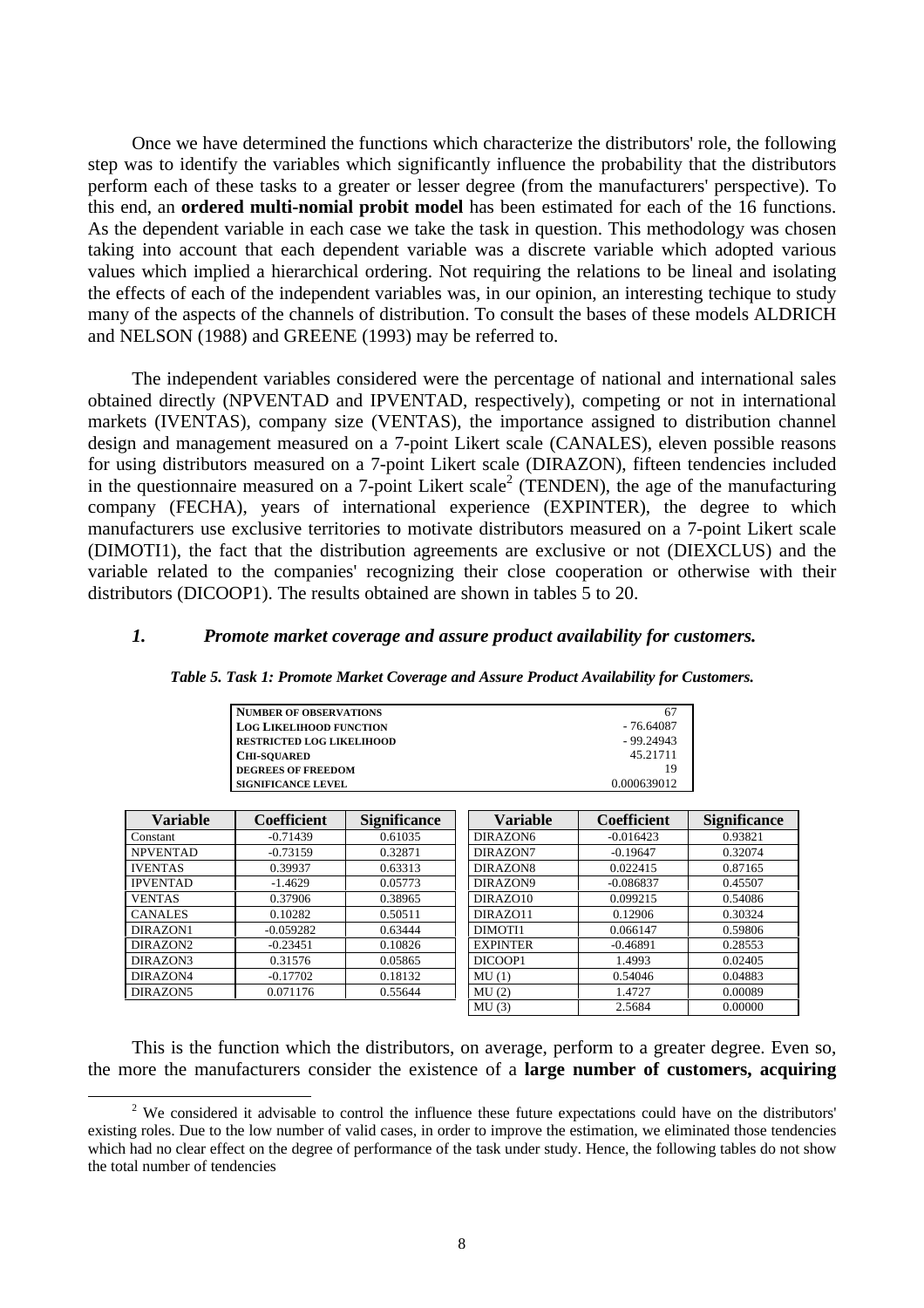**small volumes of products** (DIRAZON3), ceteris paribus, as a reason for using distributors, the higher the probability that the distributors see more frequently to assuring product availability for the customers. On the other hand, it seems that the **limited sales potential of the area** (DIRAZON2) has the inverse effect on this probability: if the sales volume of a certain market area is low the distributors will have to provide them with coverage to a lesser degree. There is a significant inverse effect for the **percentage of direct distribution in overseas markets** (IPVENTAD). In international markets, the performance of this task is fundamental when the company relies more strongly on the distributors, perhaps due to the distance of these markets. Finally, the **close cooperation** (DICOOP1) between manufacturers and distributors (in the opinion of the former) has a positive effect on performing this function.

## *2. Maintaining stock levels.*

| NUMBER OF OBSERVATIONS           | 65          |
|----------------------------------|-------------|
| <b>LOG LIKELIHOOD FUNCTION</b>   | $-91.50955$ |
| <b>RESTRICTED LOG LIKELIHOOD</b> | - 114.7678  |
| <b>CHI-SOUARED</b>               | 46.51652    |
| <b>DEGREES OF FREEDOM</b>        | 26          |
| <b>SIGNIFICANCE LEVEL</b>        | 0.007981574 |

| <b>Variable</b> | Coefficient | <b>Significance</b> | <b>Variable</b> | <b>Coefficient</b> | <b>Significance</b> |
|-----------------|-------------|---------------------|-----------------|--------------------|---------------------|
| Constant        | $-2.0360$   | 0.30986             | DIRAZO10        | $-0.21630$         | 0.26169             |
| <b>NPVENTAD</b> | $-0.23013$  | 0.76114             | DIRAZ011        | 0.10825            | 0.43521             |
| <b>IVENTAS</b>  | $-0.77654$  | 0.51821             | <b>TENDEN7</b>  | 0.21470            | 0.19366             |
| <b>IPVENTAD</b> | 0.32118     | 0.76619             | <b>TENDEN9</b>  | 0.44134            | 0.01809             |
| <b>VENTAS</b>   | 0.50358     | 0.39191             | TENDEN11        | $-0.35523$         | 0.07509             |
| <b>CANALES</b>  | 0.22048     | 0.32154             | TENDEN12        | $-0.25407$         | 0.11506             |
| DIRAZON1        | $-0.047259$ | 0.72874             | TENDEN14        | 0.42023            | 0.06416             |
| DIRAZON2        | $-0.12759$  | 0.29343             | DIMOTI1         | $-0.092508$        | 0.51329             |
| DIRAZON3        | $-0.067824$ | 0.70756             | <b>FECHA</b>    | $-0.50254$         | 0.10821             |
| DIRAZON4        | 0.18373     | 0.30415             | <b>EXPINTER</b> | 0.14414            | 0.75941             |
| DIRAZON5        | 0.21841     | 0.09126             | <b>DIEXCLUS</b> | 1.1123             | 0.12118             |
| DIRAZON6        | 0.13733     | 0.38592             | DICOOP1         | 0.14274            | 0.81392             |
| DIRAZON7        | $-0.20715$  | 0.32420             | MU(1)           | 0.57269            | 0.04139             |
| DIRAZON8        | 0.14328     | 0.36716             | MU(2)           | 1.1505             | 0.00075             |
| DIRAZON9        | 0.15307     | 0.27426             | MU(3)           | 1.6454             | 0.00001             |
|                 |             |                     | MU(4)           | 2.3898             | 0.00000             |

As for the reasons for using distributors, the only reason which has a significant effect on the dependent variable is the fact that, normally, the **purchase of the company's products is linked to that of other products not manufactured by this company** (DIRAZON5). The more important this reason becomes, the distributors take on responsibility more frequently for maintaining stock levels (thus providing utility of form by means of creating assortment). Concerning tendencies, the companies which give a high score to the belief related to the **greater future use of new information technologies as a means of increasing sales force productivity** (TENDEN9) employ the distributors who are more concerned about stock maintenance.

#### *3. Product knowledge (technical characteristics, applications).*

The analysis results reveal that the greater the importance attached by the manufacturers to the **products being relatively simple, of slight added value and/or very well-known in the**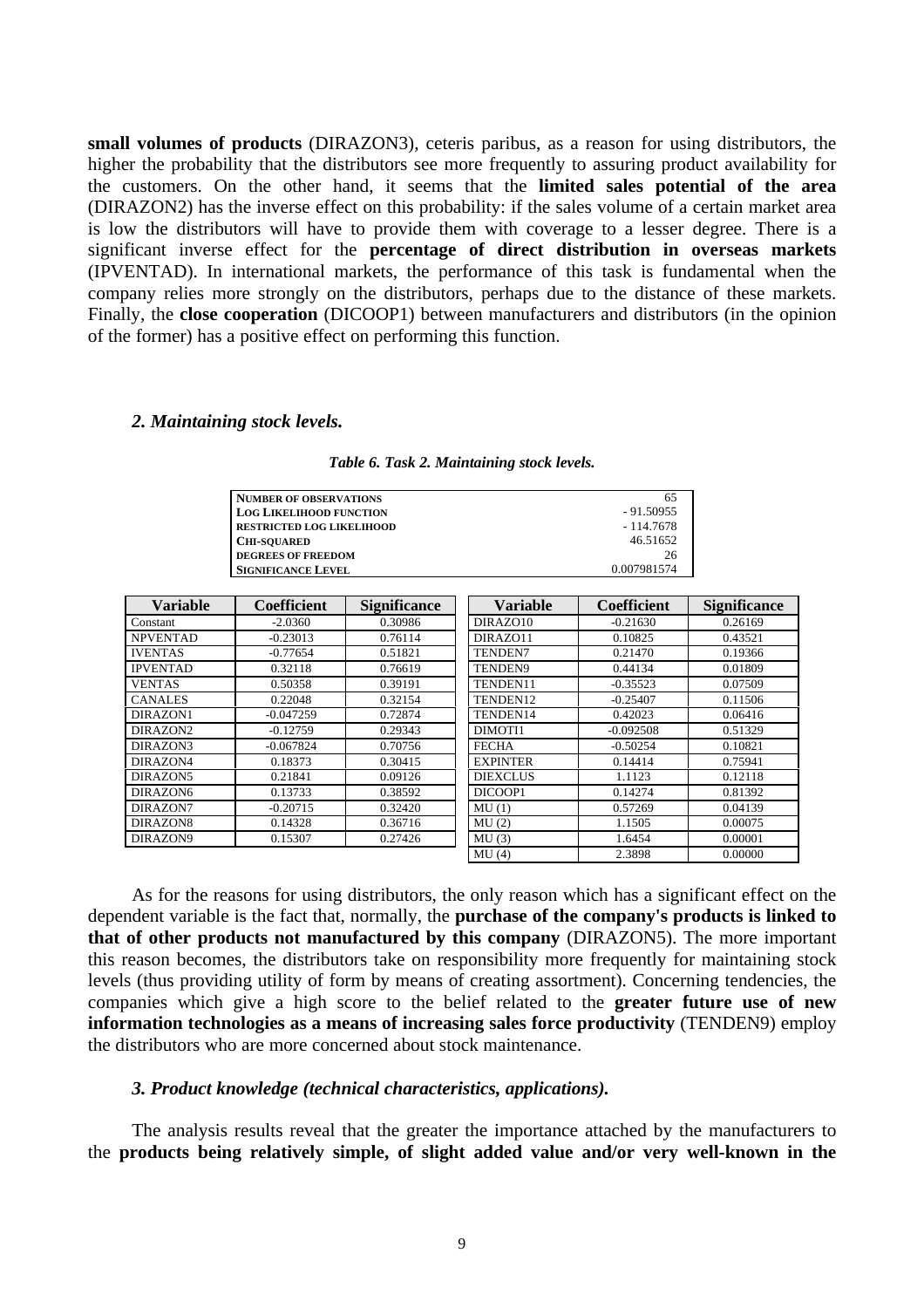**market** (DIRAZON1) when they use distributors, the lower the probability that the latter need an in-depth product knowledge. On the other hand, the need for an **intensive distribution and a strong local support service** (DIRAZON6) has a positive influence on the dependent variable, just like the importance of **avoiding visiting all the customers and leaving the company unattended** (DIRAZO11). In these two cases it is important for the distributors to have an exhaustive knowledge of the product for which they have to provide services or for which they have to replace the company.

# *4. Market knowledge (customers, production processes, tendencies).*

Market knowledge is another of the fundamental functions of distributors, and so there are no significant differences in many of the independent variables. It is observed, however, that when the **percentage of international sales obtained directly** (IPVENTAD) increases, the probability that the distributors perform this function decreases. On the other hand, when in these markets the manufacturer relies strongly on distributors it is very important that the distributors have knowledge of this type. The distance of the overseas markets implies greater difficulties in gaining access to information, unlike the national market.

*Table 7. Task 3: Product Knowledge (Technical Characteristics, Applications, Complementary Products).*

| <b>NUMBER OF OBSERVATIONS</b>    | 65           |
|----------------------------------|--------------|
| <b>LOG LIKELIHOOD FUNCTION</b>   | $-74.30621$  |
| <b>RESTRICTED LOG LIKELIHOOD</b> | $-104.0893$  |
| <b>CHI-SOUARED</b>               | 59.566227    |
| <b>DEGREES OF FREEDOM</b>        | 23           |
| <b>SIGNIFICANCE LEVEL</b>        | 0.0000441277 |

| <b>Variable</b> | <b>Coefficient</b> | <b>Significance</b> | <b>Variable</b>     | <b>Coefficient</b> | <b>Significance</b> |
|-----------------|--------------------|---------------------|---------------------|--------------------|---------------------|
| Constant        | $-0.11806$         | 0.93932             | DIRAZON8            | $-0.079277$        | 0.62309             |
| <b>NPVENTAD</b> | $-0.85162$         | 0.23769             | DIRAZON9            | $-0.095088$        | 0.42981             |
| <b>IVENTAS</b>  | $-0.32170$         | 0.70594             | DIRAZO10            | 0.086086           | 0.56324             |
| <b>IPVENTAD</b> | 0.51130            | 0.59622             | DIRAZ011            | 0.26825            | 0.01267             |
| <b>VENTAS</b>   | $-0.088222$        | 0.84016             | TENDEN <sub>6</sub> | 0.29515            | 0.17516             |
| <b>CANALES</b>  | $-0.22691$         | 0.14856             | TENDEN7             | $-0.18941$         | 0.09498             |
| DIRAZON1        | $-0.1743$          | 0.08806             | TENDEN14            | $-0.17195$         | 0.28003             |
| DIRAZON2        | $-0.13886$         | 0.26351             | TENDEN15            | 0.30080            | 0.09111             |
| DIRAZON3        | $-0.030526$        | 0.83165             | <b>FECHA</b>        | 0.38730            | 0.23809             |
| DIRAZON4        | $-0.25668$         | 0.15488             | <b>EXPINTER</b>     | $-0.31191$         | 0.55212             |
| DIRAZON5        | $-0.029522$        | 0.80486             | DICOOP1             | 0.56983            | 0.22091             |
| DIRAZON6        | 0.29570            | 0.04306             | MU(1)               | 0.93162            | 0.00442             |
| DIRAZON7        | 0.19271            | 0.19581             | MU(2)               | 1.8213             | 0.00011             |
|                 |                    |                     | MU(3)               | 2.7826             | 0.00001             |

*Table 8. Task 4: Market Knowledge (Customers, Production Processes, Tendencies).*

| Variable        | Coefficient | <b>Significance</b> | Variable     | Coefficient | <b>Significance</b> |
|-----------------|-------------|---------------------|--------------|-------------|---------------------|
| Constant        | 0.084270    | 0.96337             | DIRAZON8     | $-0.10874$  | 0.46350             |
| <b>NPVENTAD</b> | $-0.24800$  | 0.76589             | DIRAZON9     | 0.15612     | 0.16214             |
| <b>IVENTAS</b>  | 0.25954     | 0.78378             | DIRAZO10     | $-0.13704$  | 0.37950             |
| <b>IPVENTAD</b> | $-1.8229$   | 0.02160             | DIRAZ011     | 0.17883     | 0.15823             |
| <b>VENTAS</b>   | 0.36002     | 0.44313             | TENDEN3      | 0.15622     | 0.22068             |
| <b>CANALES</b>  | 0.10366     | 0.54213             | <b>FECHA</b> | $-0.026890$ | 0.92997             |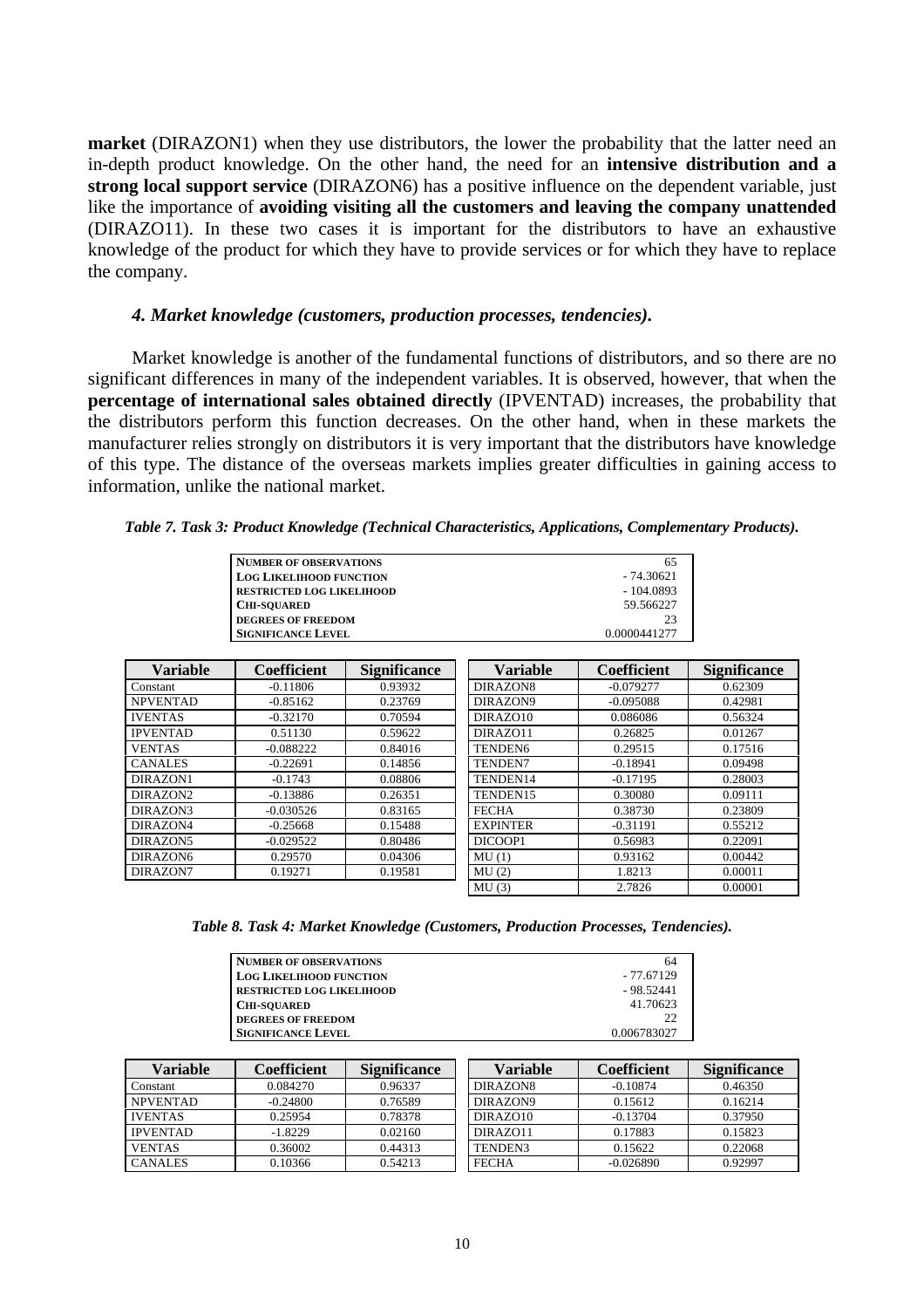| DIRAZON1 | $-0.13980$     | 0.35711 | <b>EXPINTER</b> | $-0.38084$ | 0.42637 |
|----------|----------------|---------|-----------------|------------|---------|
| DIRAZON2 | $-0.13325$     | 0.23972 | DIMOTI1         | $-0.13248$ | 0.39066 |
| DIRAZON3 | $-0.056326$    | 0.70687 | <b>DIEXCLUS</b> | 0.92656    | 0.08180 |
| DIRAZON4 | 0.11237        | 0.45375 | DICOOP1         | 0.62036    | 0.34966 |
| DIRAZON5 | $-0.038593$    | 0.74003 | MU(1)           | 0.73245    | 0.01907 |
| DIRAZON6 | 0.12242        | 0.49143 | MU(2)           | 1.1743     | 0.00154 |
| DIRAZON7 | $-0.000061863$ | 0.99971 | MU(3)           | 2.3679     | 0.00000 |

## *5. Identify and secure new customers/accounts for the company.*

Identifying new customers or developing the market is one of the important fuctions of the distributors. For this reason it is possible that there do not exist many variables for which the differences are significant. It appears, however, that the more important the need for an **intensive distribution and a strong local support service** (DIRAZON6), the greater the likelihood that the distributors perform this task frequently. The importance in these cases of being close to the customer, can place the distributors in a better position to develop the market.

*Table 9. Task 5: Identify and Secure New Customers/Accounts for the Company.*

| <b>NUMBER OF OBSERVATIONS</b>    | 64           |
|----------------------------------|--------------|
| <b>LOG LIKELIHOOD FUNCTION</b>   | - 82.87509   |
| <b>RESTRICTED LOG LIKELIHOOD</b> | $-108.9268$  |
| <b>CHI-SOUARED</b>               | 52.10343     |
| <b>DEGREES OF FREEDOM</b>        |              |
| <b>SIGNIFICANCE LEVEL</b>        | 0.0004842895 |

| <b>Variable</b> | <b>Coefficient</b> | <b>Significance</b> | <b>Variable</b> | Coefficient | <b>Significance</b> |
|-----------------|--------------------|---------------------|-----------------|-------------|---------------------|
| Constant        | $-0.64593$         | 0.72975             | DIRAZON9        | 0.14014     | 0.24265             |
| <b>NPVENTAD</b> | $-0.10543$         | 0.88944             | DIRAZO10        | $-0.11006$  | 0.52606             |
| <b>IVENTAS</b>  | $-0.74211$         | 0.46257             | DIRAZ011        | 0.21464     | 0.15372             |
| <b>IPVENTAD</b> | $-0.57627$         | 0.55578             | TENDEN4         | 0.26003     | 0.12394             |
| <b>VENTAS</b>   | $-0.0037022$       | 0.99251             | TENDEN12        | 0.21932     | 0.18857             |
| <b>CANALES</b>  | $-0.33368$         | 0.08827             | <b>FECHA</b>    | $-0.20378$  | 0.48340             |
| DIRAZON1        | $-0.11657$         | 0.39851             | <b>EXPINTER</b> | 0.30467     | 0.57008             |
| DIRAZON2        | 0.0057451          | 0.95940             | DIMOTI1         | $-0.075997$ | 0.55267             |
| DIRAZON3        | 0.18786            | 0.26978             | <b>DIEXCLUS</b> | 0.75662     | 0.11924             |
| DIRAZON4        | $-0.090088$        | 0.48717             | DICOOP1         | 0.61101     | 0.30292             |
| DIRAZON5        | $-0.15766$         | 0.23366             | MU(1)           | 0.59518     | 0.14548             |
| DIRAZON6        | 0.23318            | 0.09000             | MU(2)           | 1.5565      | 0.00475             |
| DIRAZON7        | 0.073478           | 0.70702             | MU(3)           | 2.2355      | 0.00038             |
| DIRAZON8        | $-0.17174$         | 0.24225             | MU(4)           | 3.3057      | 0.00004             |

## *6. Developing new applications of the products they acquire.*

From table 10 we can deduce that the independent variables used are not enough to significantly explain the differences in the performance of the task consisting in identifying new product applications. In actual fact, this is a function which the distributors, in general, hardly perform, and so this explains the lack of differences. Furthermore, there may also exist other determining variables.

*Table 10. Task 6: Developing New Applications for the Products they Acquire.*

| <b>NUMBER OF OBSERVATIONS</b>    | 64          |
|----------------------------------|-------------|
| <b>LOG LIKELIHOOD FUNCTION</b>   | - 95.80366  |
| <b>RESTRICTED LOG LIKELIHOOD</b> | $-109.7454$ |
| <b>CHI-SOUARED</b>               | 27.88357    |
| <b>DEGREES OF FREEDOM</b>        | 22          |
| <b>SIGNIFICANCE LEVEL</b>        | 0.1795719   |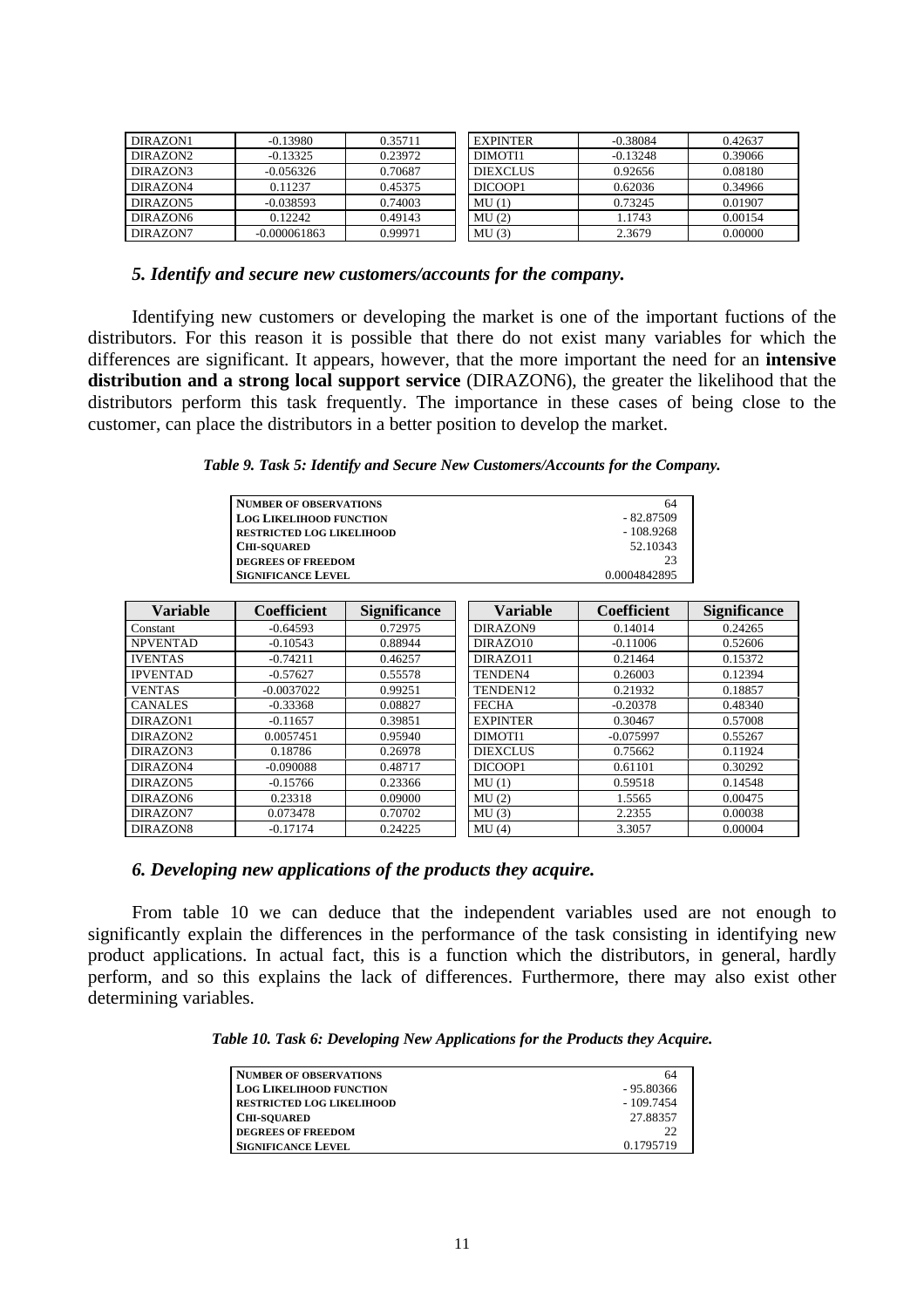#### *7. Product promotion.*

It is only observed that in those cases in which the manufacturer declares **close cooperation** with the distributor (DICOOP1), the probability of the distributor promoting the products increases. Additionally, the more companies believe that in the future **distribution channel participants will be increasingly specialized and that there will be less vertical integration** (TENDEN15), the likelihood that the distributors frequently promote the products also increases. Nevertheless, the tendency related to **lowering stock levels within the global distribution chain** has an inverse effect (TENDEN13).

#### *Table 11. Task 7: Product Promotion.*

| <b>NUMBER OF OBSERVATIONS</b>    |              |
|----------------------------------|--------------|
| <b>LOG LIKELIHOOD FUNCTION</b>   | $-71.53283$  |
| <b>RESTRICTED LOG LIKELIHOOD</b> | $-97.64103$  |
| <b>CHI-SOUARED</b>               | 52.21641     |
| <b>DEGREES OF FREEDOM</b>        | フ3           |
| <b>SIGNIFICANCE LEVEL</b>        | 0.0004676446 |

| <b>Variable</b> | <b>Coefficient</b> | <b>Significance</b> | <b>Variable</b> | <b>Coefficient</b> | <b>Significance</b> |
|-----------------|--------------------|---------------------|-----------------|--------------------|---------------------|
| Constant        | $-3.9564$          | 0.06440             | DIRAZON8        | $-0.035828$        | 0.82045             |
| <b>NPVENTAD</b> | 0.21991            | 0.81131             | DIRAZON9        | 0.058732           | 0.68729             |
| <b>IVENTAS</b>  | $-0.36515$         | 0.76009             | DIRAZO10        | 0.25200            | 0.25725             |
| <b>IPVENTAD</b> | $-1.0531$          | 0.44023             | DIRAZ011        | 0.11929            | 0.33666             |
| <b>VENTAS</b>   | $-0.22288$         | 0.69255             | TENDEN13        | $-0.27004$         | 0.07640             |
| <b>CANALES</b>  | 0.038304           | 0.82448             | TENDEN15        | 0.30888            | 0.08881             |
| DIRAZON1        | 0.054822           | 0.73025             | <b>FECHA</b>    | 0.51150            | 0.33362             |
| DIRAZON2        | $-0.13934$         | 0.38152             | <b>EXPINTER</b> | 0.12005            | 0.86342             |
| DIRAZON3        | 0.036801           | 0.81367             | DIMOTI1         | $-0.0095422$       | 0.94876             |
| DIRAZON4        | $-0.11789$         | 0.50794             | <b>DIEXCLUS</b> | 0.57086            | 0.20193             |
| DIRAZON5        | 0.012022           | 0.92287             | DICOOP1         | 1.2978             | 0.07703             |
| DIRAZON6        | 0.087477           | 0.65240             | MU(1)           | 1.1216             | 0.02238             |
| DIRAZON7        | 0.13999            | 0.36942             | MU(2)           | 2.2427             | 0.00014             |
|                 |                    |                     | MU(3)           | 3.3800             | 0.00000             |

#### *8. Provide the company with customer information.*

*Table 12. Provide the Company with Customer Information.*

| <b>NUMBER OF OBSERVATIONS</b>    | 64          |
|----------------------------------|-------------|
| <b>LOG LIKELIHOOD FUNCTION</b>   | $-90.16661$ |
| <b>RESTRICTED LOG LIKELIHOOD</b> | $-116.6828$ |
| <b>CHI-SOUARED</b>               | 53.03233    |
| <b>DEGREES OF FREEDOM</b>        | 22          |
| <b>SIGNIFICANCE LEVEL</b>        | 0.000224771 |

| <b>Variable</b> | <b>Coefficient</b> | <b>Significance</b> | <b>Variable</b> | <b>Coefficient</b> | <b>Significance</b> |
|-----------------|--------------------|---------------------|-----------------|--------------------|---------------------|
| Constant        | $-0.33753$         | 0.85404             | DIRAZON9        | $-0.13001$         | 0.24557             |
| <b>NPVENTAD</b> | 0.28364            | 0.76259             | DIRAZO10        | 0.23225            | 0.08515             |
| <b>IVENTAS</b>  | 1.8414             | 0.07310             | DIRAZ011        | 0.071378           | 0.49828             |
| <b>IPVENTAD</b> | 0.66991            | 0.42293             | TENDEN3         | 0.26738            | 0.03350             |
| <b>VENTAS</b>   | 0.48989            | 0.17249             | <b>FECHA</b>    | $-0.029545$        | 0.92017             |
| <b>CANALES</b>  | $-0.34594$         | 0.08875             | <b>EXPINTER</b> | $-0.86064$         | 0.06535             |
| DIRAZON1        | $-0.041370$        | 0.72003             | DIMOTI1         | $-0.0024578$       | 0.98456             |
| DIRAZON2        | $-0.059740$        | 0.56685             | <b>DIEXCLUS</b> | 0.40992            | 0.35795             |
| DIRAZON3        | 0.17739            | 0.23131             | DICOOP1         | 0.57897            | 0.43405             |
| DIRAZON4        | $-0.24571$         | 0.08883             | MU(1)           | 1.2472             | 0.00190             |
| DIRAZON5        | $-0.00019980$      | 0.99844             | MU(2)           | 1.9021             | 0.00019             |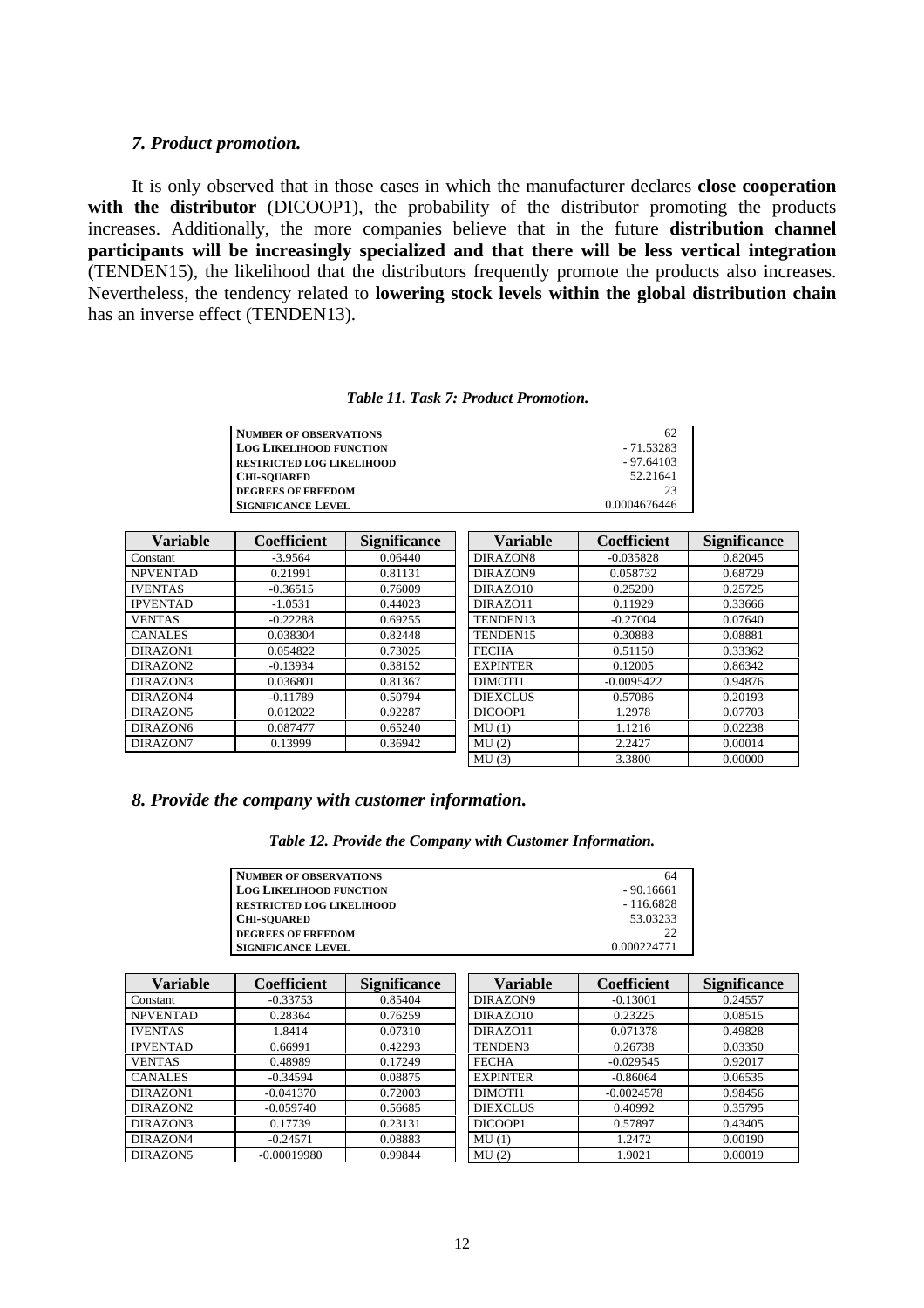| DIRAZON6 | 0.27685    | 0.10915 | MU(3) | 2.3632 | 0.00001 |
|----------|------------|---------|-------|--------|---------|
| DIRAZON7 | .12854     | 0.46935 | MU(4) | 3.1077 | 0.00000 |
| DIRAZON8 | $-0.39957$ | 0.00608 | MU(5) | 3.5494 | 0.00000 |

Analysing table 12 reveals that the companies which **compete internationally** (IVENTAS) rely on distributors who are more likely to be concerned about obtaining information on final customers. Perhaps this is due to the fact that these companies find greater difficulties in obtaining information on the customers of overseas markets. However, the greater the **international experience in years** (EXPINTER), the lower this probability, as the manufacturer has more knowledge about the buyers.

As for the different reasons for using distributors, it is noted that the more important the need to have an **intensive distribution and a strong local support service** (DIRAZON6), the greater the probability that the distributors regularly obtain information, which is possibly related to these service requirements, for the company. Furthermore, the fact that the distributor operates with **lower costs** (DIRAZO10) also has a positive effect. Nevertheless, **customer dispersity** (DIRAZON4) and, more so, the use of distributors as a result of their having the **power to avoid the company selling the products directly** (DIRAZON8) have an inverse effect on the performance of the task in question. Customer dispersity (and distributor dispersity) may make information transmission difficult. As for the manufacturers, if they are forced to use distributors, this will complicate intrachannel harmony.

#### *9. Provide the company with information on competitors and the environment.*

| <b>NUMBER OF OBSERVATIONS</b>    | 64          |
|----------------------------------|-------------|
| <b>LOG LIKELIHOOD FUNCTION</b>   | $-92.59904$ |
| <b>RESTRICTED LOG LIKELIHOOD</b> | $-111.6850$ |
| <b>CHI-SOUARED</b>               | 38.17185    |
| <b>DEGREES OF FREEDOM</b>        | 22          |
| <b>SIGNIFICANCE LEVEL</b>        | 0.01752478  |

*Table 13. Task 9. Provide the Company with Information on Competitors and the Environment.*

| <b>Variable</b> | <b>Coefficient</b> | <b>Significance</b> | <b>Variable</b> | <b>Coefficient</b> | <b>Significance</b> |
|-----------------|--------------------|---------------------|-----------------|--------------------|---------------------|
| Constant        | 0.61333            | 0.79319             | DIRAZON8        | $-0.35163$         | 0.01648             |
| <b>NPVENTAD</b> | 0.16227            | 0.85895             | DIRAZON9        | $-0.096689$        | 0.45637             |
| <b>IVENTAS</b>  | 0.41780            | 0.71582             | DIRAZO10        | 0.21728            | 0.08713             |
| <b>IPVENTAD</b> | $-0.58030$         | 0.56557             | DIRAZ011        | 0.20860            | 0.06736             |
| <b>VENTAS</b>   | 0.28426            | 0.51666             | TENDEN14        | $-0.33937$         | 0.03817             |
| <b>CANALES</b>  | 0.058444           | 0.75381             | <b>FECHA</b>    | 0.36462            | 0.32172             |
| DIRAZON1        | $-0.060465$        | 0.64875             | <b>EXPINTER</b> | $-0.38772$         | 0.49338             |
| DIRAZON2        | $-0.017965$        | 0.89673             | DIMOTI1         | 0.10502            | 0.45190             |
| DIRAZON3        | 0.018636           | 0.88608             | <b>DIEXCLUS</b> | 0.30385            | 0.57189             |
| DIRAZON4        | $-0.18092$         | 0.13184             | DICOOP1         | 0.36438            | 0.50220             |
| DIRAZON5        | $-0.059783$        | 0.49858             | MU(1)           | 0.96629            | 0.00346             |
| DIRAZON6        | 0.22212            | 0.19034             | MU(2)           | 1.6805             | 0.00000             |
| DIRAZON7        | $-0.022276$        | 0.89426             | MU(3)           | 2.4451             | 0.00000             |
|                 |                    |                     | MU(4)           | 3.3210             | 0.00000             |

The function of obtaining information on competitors and the environment has less significant variables compared to the previous task (it must be remembered that this is a function performed less frequently by the distributors). It is noted that DIRAZON8 (**distributors having the power to avoid the company selling directly**) again appears with a negative influence, and the reason linked to the **distributor's lower costs** (DIRAZO10) has a positive effect. The more important the reason related to **avoiding visiting all the customers and leaving the company unattended**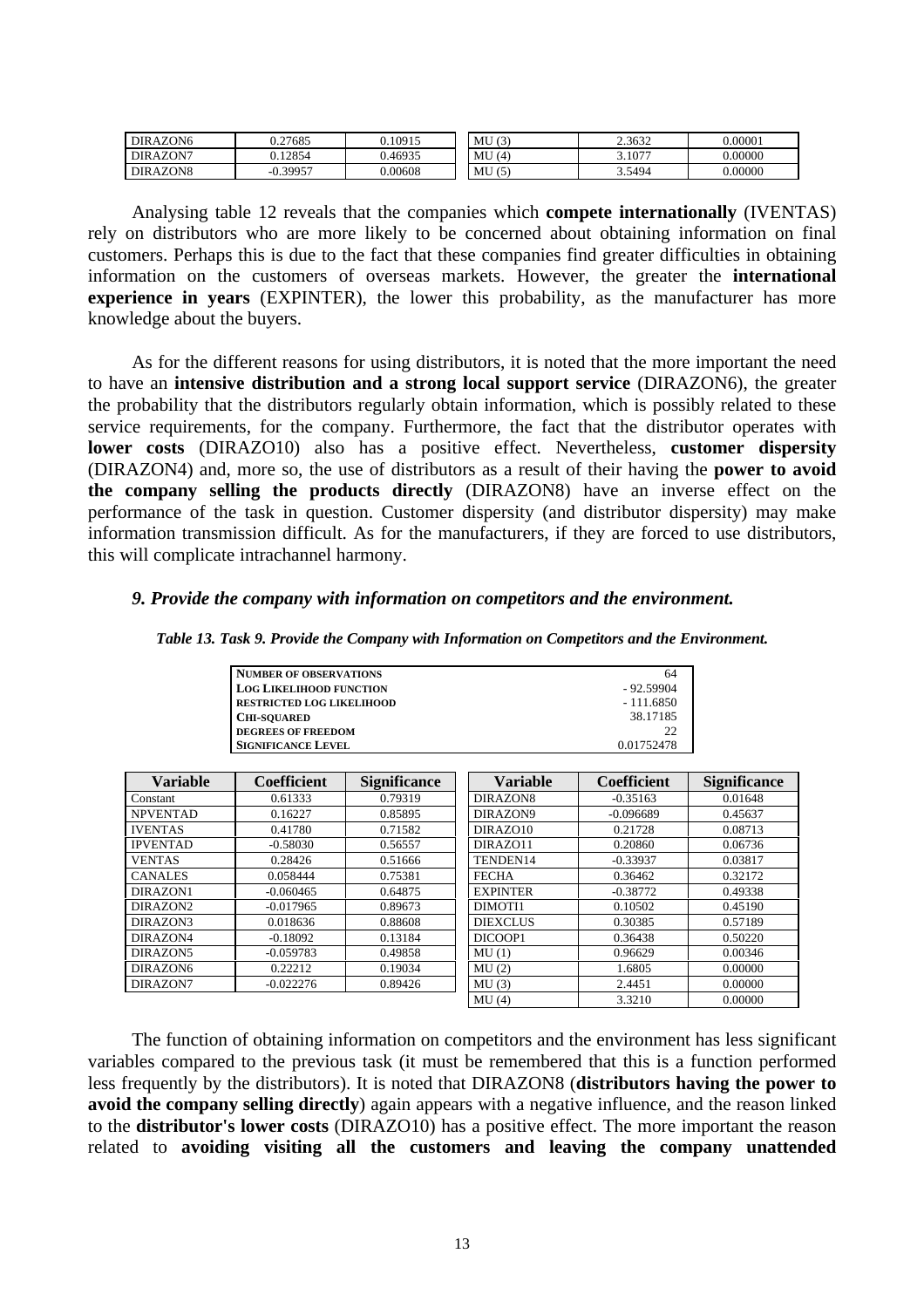(DIRAZ011), the greater the probability that the distributors obtain information on competitors and the setting.

#### *10. Provide the customer with technical service.*

It is again observed that the need to have an **intensive distribution with a strong local support service** (DIRAZON6) has a positive influence on the performance of a task, in this case providing technical service. Also, the existence of a **large number of small customers** (DIRAZON3) positively effects the dependent variable. Upon deciding whether or not to use distributors, the more important the providing of services and being close to the customer, as well as the company's inability to serve all of the customers directly due to their dispersity is, the more likely the distributors are to provide technical service. **Customer dispersity** (DIRAZON4) has the opposite effect. Just as occured with other functions, customer dispersity can lower the frequency with which the suppliers, whether manufacturers or distributors, provide a service or are able to visit them.

| <b>NUMBER OF OBSERVATIONS</b>    | 59           |
|----------------------------------|--------------|
| <b>LOG LIKELIHOOD FUNCTION</b>   | - 67.94446   |
| <b>RESTRICTED LOG LIKELIHOOD</b> | $-101.6902$  |
| <b>CHI-SOUARED</b>               | 67.49150     |
| <b>DEGREES OF FREEDOM</b>        | 25           |
| <b>SIGNIFICANCE LEVEL</b>        | 0.0000090106 |

| <b>Variable</b> | <b>Coefficient</b> | <b>Significance</b> | <b>Variable</b> | <b>Coefficient</b> | <b>Significance</b> |
|-----------------|--------------------|---------------------|-----------------|--------------------|---------------------|
| Constant        | 0.87852            | 0.68335             | DIRAZO10        | 0.27049            | 0.23142             |
| <b>NPVENTAD</b> | 0.44925            | 0.72333             | DIRAZ011        | $-0.019135$        | 0.91869             |
| <b>IVENTAS</b>  | 0.76697            | 0.61429             | TENDEN8         | $-0.51700$         | 0.11904             |
| <b>IPVENTAD</b> | $-1.3249$          | 0.33751             | TENDEN10        | $-0.75039$         | 0.01564             |
| <b>VENTAS</b>   | 0.036814           | 0.94981             | TENDEN13        | 0.41854            | 0.08649             |
| <b>CANALES</b>  | $-0.22188$         | 0.31465             | TENDEN15        | 0.38292            | 0.17288             |
| DIRAZON1        | 0.019467           | 0.91208             | <b>FECHA</b>    | $-0.18570$         | 0.66675             |
| DIRAZON2        | $-0.14749$         | 0.46103             | <b>EXPINTER</b> | $-0.19658$         | 0.80909             |
| DIRAZON3        | 0.47454            | 0.09728             | DIMOTI1         | 0.28825            | 0.32532             |
| DIRAZON4        | $-0.55850$         | 0.02670             | <b>DIEXCLUS</b> | $-0.59083$         | 0.36333             |
| DIRAZON5        | $-0.24413$         | 0.11001             | DICOOP1         | 1.3875             | 0.21979             |
| DIRAZON6        | 0.61213            | 0.02389             | MU(1)           | 1.2517             | 0.00209             |
| DIRAZON7        | 0.15339            | 0.58429             | MU(2)           | 2.0077             | 0.00060             |
| DIRAZON8        | 0.094891           | 0.68895             | MU(3)           | 2.7084             | 0.00006             |
| DIRAZON9        | $-0.46579$         | 0.09032             | MU(4)           | 3.7206             | 0.00000             |

### *11. Provide the customer with other services (training, guarantees, financing).*

*Table 15. Task 11: Provide the Customer with Other Services (Training, Guarantees, Financing).*

| <b>NUMBER OF OBSERVATIONS</b>    | 63          |
|----------------------------------|-------------|
| <b>LOG LIKELIHOOD FUNCTION</b>   | - 86.54962  |
| <b>RESTRICTED LOG LIKELIHOOD</b> | $-114.6270$ |
| <b>CHI-SOUARED</b>               | 56.15470    |
| <b>DEGREES OF FREEDOM</b>        | 23          |
| <b>SIGNIFICANCE LEVEL</b>        | 0.000134664 |

| Variable        | Coefficient | <b>Significance</b> | Variable | Coefficient | <b>Significance</b> |
|-----------------|-------------|---------------------|----------|-------------|---------------------|
| Constant        | $-1.5286$   | 0.53910             | DIRAZON9 | 0.10235     | 0.41043             |
| <b>NPVENTAD</b> | $-0.97334$  | 0.43479             | DIRAZO10 | 0.37411     | 0.06729             |
| <b>IVENTAS</b>  | 0.31227     | 0.75876             | DIRAZ011 | $-0.17683$  | 0.19165             |
| <b>IPVENTAD</b> | 0.21972     | 0.84692             | TENDEN3  | 0.35948     | 0.00850             |
| <b>VENTAS</b>   | 0.12616     | 0.76461             | TENDEN12 | 0.31932     | 0.06246             |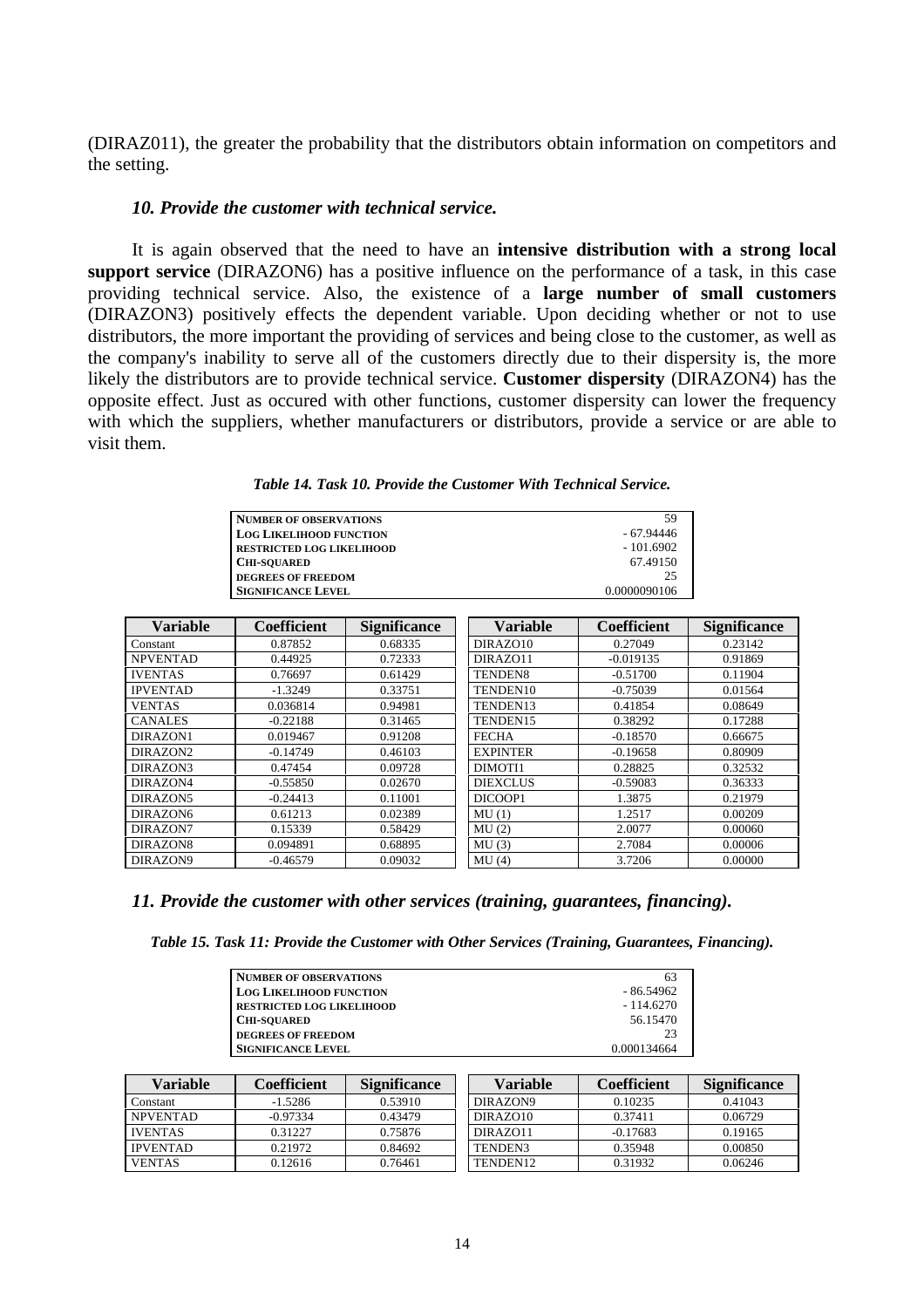| <b>CANALES</b>       | $-0.093839$ | 0.69476 | <b>FECHA</b>        | 0.064223    | 0.79480 |
|----------------------|-------------|---------|---------------------|-------------|---------|
| DIRAZON1             | $-0.21537$  | 0.10959 | <b>EXPINTER</b>     | $-0.25993$  | 0.54036 |
| DIRAZON <sub>2</sub> | $-0.25571$  | 0.09305 | DIMOTH <sub>1</sub> | 0.21280     | 0.20728 |
| DIRAZON3             | $-0.055218$ | 0.73275 | <b>DIEXCLUS</b>     | $-0.075148$ | 0.89342 |
| DIRAZON4             | $-0.058637$ | 0.68366 | DICOOP1             | $-0.12036$  | 0.87510 |
| DIRAZON5             | $-0.044242$ | 0.72837 | MU(1)               | 0.80637     | 0.00023 |
| DIRAZON6             | 0.15617     | 0.37566 | MU(2)               | 1.2669      | 0.00003 |
| DIRAZON7             | 0.055412    | 0.72848 | MU(3)               | 1.9385      | 0.00007 |
| DIRAZON8             | $-0.14829$  | 0.33345 | MU(4)               | 2.4379      | 0.00001 |
|                      |             |         | MU(5)               | 3.2029      | 0.00003 |

The fact that there are relatively **simple products of slight added value and/or very wellknown in the market** (DIRAZON1) as well as the **limited sales potential of an area** (DIRAZON2) have a negative influence on the provision of other services by the distributor. In these cases, either it is not necessary to provide those services or it is not profitable for the distributor providing the service. The reason for using distributors based on the **distributor's lower costs** (DIRAZO10) has the opposite effect as occured with previous functions. Among the tendencies, worthy of note is the highly significant positive effect that the belief that **distributor size will increase via mergers** (TENDEN3) seems to have, which will certainly allow them to be more efficient and increase their ability to provide service.

#### *12. Adapt the product to final customer needs.*

|  |  |  | Table 16. Task 12: Adapt the Product to Final Customer Needs. |
|--|--|--|---------------------------------------------------------------|
|--|--|--|---------------------------------------------------------------|

| NUMBER OF OBSERVATIONS           | 64          |
|----------------------------------|-------------|
| <b>LOG LIKELIHOOD FUNCTION</b>   | $-62.40073$ |
| <b>RESTRICTED LOG LIKELIHOOD</b> | $-91.15098$ |
| <b>CHI-SOUARED</b>               | 57.50049    |
| <b>DEGREES OF FREEDOM</b>        | 23          |
| <b>SIGNIFICANCE LEVEL</b>        | 0.000087057 |

| <b>Variable</b> | <b>Coefficient</b> | <b>Significance</b> | <b>Variable</b>     | Coefficient | <b>Significance</b> |
|-----------------|--------------------|---------------------|---------------------|-------------|---------------------|
| Constant        | $-1.4568$          | 0.58888             | DIRAZON8            | 0.30848     | 0.12386             |
| <b>NPVENTAD</b> | 0.0150562          | 0.95001             | DIRAZON9            | $-0.20719$  | 0.16617             |
| <b>IVENTAS</b>  | $-0.60364$         | 0.64542             | DIRAZO10            | 0.041719    | 0.84202             |
| <b>IPVENTAD</b> | 0.54688            | 0.75960             | DIRAZ011            | $-0.18028$  | 0.29633             |
| <b>VENTAS</b>   | $-1.5876$          | 0.04387             | TENDEN <sub>8</sub> | $-0.46917$  | 0.09142             |
| <b>CANALES</b>  | 0.44829            | 0.09698             | TENDEN12            | 0.39856     | 0.03201             |
| DIRAZON1        | 0.071801           | 0.64686             | <b>FECHA</b>        | 0.19643     | 0.66792             |
| DIRAZON2        | 0.084905           | 0.74107             | <b>EXPINTER</b>     | 0.55264     | 0.45587             |
| DIRAZON3        | $-0.47303$         | 0.06272             | DIMOTI1             | 0.65432     | 0.03445             |
| DIRAZON4        | 0.15965            | 0.36117             | <b>DIEXCLUS</b>     | $-1.3681$   | 0.15605             |
| DIRAZON5        | $-0.12807$         | 0.38005             | DICOOP1             | $-1.0550$   | 0.29989             |
| DIRAZON6        | 0.38059            | 0.13362             | MU(1)               | 0.87719     | 0.00192             |
| DIRAZON7        | 0.29081            | 0.15772             | MU(2)               | 1.5678      | 0.00099             |
|                 |                    |                     | MU(3)               | 2.6133      | 0.00003             |

It is seen that the **size** of the manufacturing company (VENTAS) has a negative effect. The greater the size of the manufacturing company using distributors, the lower the probability of the distributors' performing this task. Probably as a result of greater resources, the manufacturer is able to take direct charge of these adaptations.

On the other hand, the **importance given to distribution channel design and management** (CANALES) has a positive influence on the performance of this task by the distributors. A possible explanation lies in the fact (reported in another section of the broader research framework) that the companies who concede greater importance to this decision area are those which consider the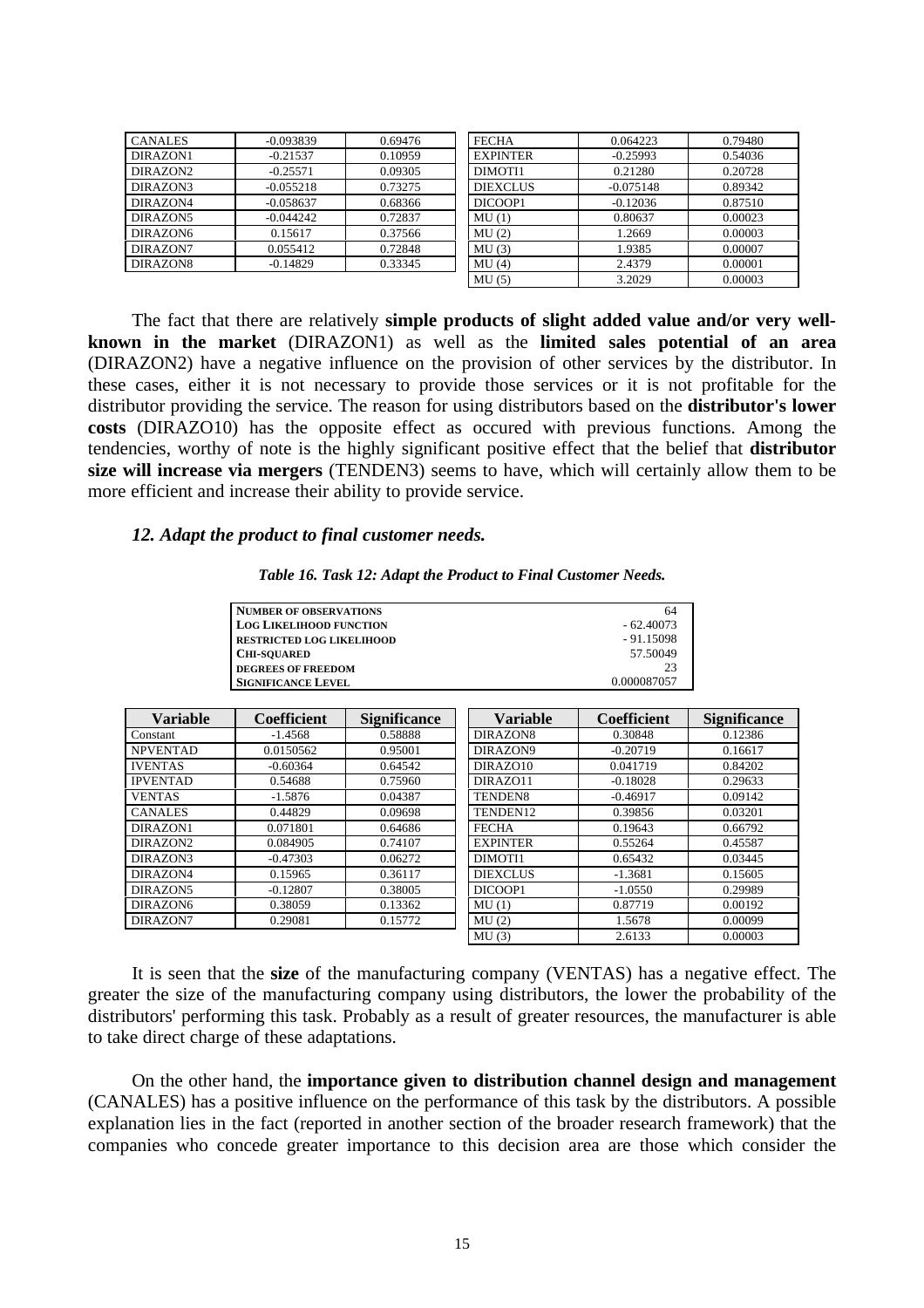suppliers' geographical proximity to customers to be important, as well as those companies which use distributors basically for one of the following reasons: existence of a high number of small customers, need for a strong distribution together with a strong local support service, and a variety of product applications. All of this leads to the fact that being close to the customer in order to provide the service or adapting the product according to a specific application constitute a key utility. When the manufacturing company is unable to provide this utility the distributors have to do so.

If we consider the influence of the various reasons for using the distributors, we observe that the existence of a **high number of small customers** (DIRAZON3) has the inverse effect on this function. The manufacturers who concede greater importance to the belief that in the future **various distribution channels will be combined** (TENDEN12) are those which have distributors who see to product adaptation to a greater extent, just as happened with the other previous functions. The same can be said of those manufacturers who use **exclusive territories** (DIMOTI1) to a greater extent in order to motivate the distributors: by conceding exclusive territories they attempt to compensate for and encourage the greater effort and investments required by the sale of adapted products.

## *13. Taking on large orders from the manufacturer.*

*Table 17. Task 13: Taking on Large Orders From the Manufacturer.*

| NUMBER OF OBSERVATIONS           | -62         |
|----------------------------------|-------------|
| <b>LOG LIKELIHOOD FUNCTION</b>   | $-106.3639$ |
| <b>RESTRICTED LOG LIKELIHOOD</b> | $-119.3978$ |
| <b>CHI-SOUARED</b>               | 26.06784    |
| <b>DEGREES OF FREEDOM</b>        | 22          |
| <b>SIGNIFICANCE LEVEL</b>        | 0.2487808   |

As seen in the above table, the set of independent variables considered is not able to give a global explanation of the variation of the dependent variable. There must exist other variables not considered here which are able to do so.

## *14. Grading and standardizing products.*

| NUMBER OF OBSERVATIONS           | 64          |
|----------------------------------|-------------|
| <b>LOG LIKELIHOOD FUNCTION</b>   | $-84.15528$ |
| <b>RESTRICTED LOG LIKELIHOOD</b> | $-110.5060$ |
| <b>CHI-SOUARED</b>               | 52.70144    |
| <b>DEGREES OF FREEDOM</b>        | 23          |
| <b>SIGNIFICANCE LEVEL</b>        | 0.000402247 |

| <b>Variable</b>      | <b>Coefficient</b> | <b>Significance</b> | <b>Variable</b>     | <b>Coefficient</b> | <b>Significance</b> |
|----------------------|--------------------|---------------------|---------------------|--------------------|---------------------|
| Constant             | $-1.2519$          | 0.57543             | DIRAZON9            | $-0.11749$         | 0.44836             |
| <b>NPVENTAD</b>      | $-0.0063156$       | 0.99415             | DIRAZO10            | 0.14261            | 0.46265             |
| <b>IVENTAS</b>       | $-0.41788$         | 0.70556             | DIRAZ011            | $-0.064791$        | 0.66315             |
| <b>IPVENTAD</b>      | 0.14106            | 0.88704             | TENDEN3             | 0.23406            | 0.14649             |
| <b>VENTAS</b>        | $-0.78336$         | 0.08193             | TENDEN12            | 0.19432            | 0.10696             |
| <b>CANALES</b>       | 0.21397            | 0.30427             | <b>FECHA</b>        | 0.38724            | 0.37165             |
| DIRAZON1             | 0.0056023          | 0.97226             | <b>EXPINTER</b>     | 0.25920            | 0.64951             |
| DIRAZON2             | $-0.24868$         | 0.04582             | DIMOTH <sub>1</sub> | 0.10048            | 0.66234             |
| DIRAZON3             | $-0.064007$        | 0.72745             | <b>DIEXCLUS</b>     | $-0.51742$         | 0.38194             |
| DIRAZON4             | 0.15987            | 0.28171             | DICOOP1             | $-1.0719$          | 0.24888             |
| DIRAZON <sub>5</sub> | 0.071514           | 0.66316             | MU(1)               | 0.85796            | 0.00079             |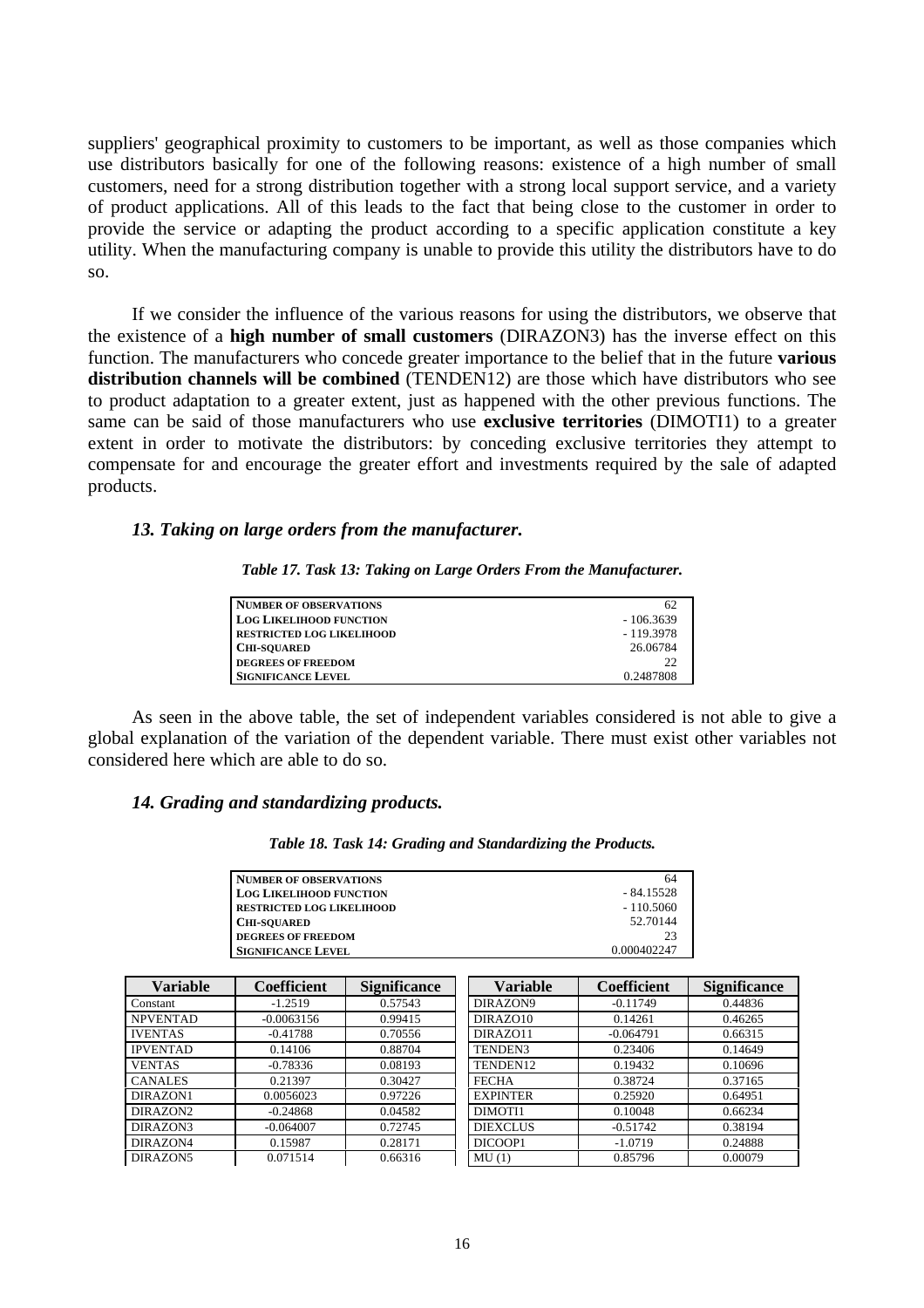| DIRAZON6 | 0.063771 | 0.71713 | MU(2) | .6863  | 0.00000 |
|----------|----------|---------|-------|--------|---------|
| DIRAZON7 | 0.22776  | 0.24510 | MU(3) | 2.2974 | 0.00000 |
| DIRAZON8 | 0.044967 | 0.76731 | MU(4) | 3.3301 | 0.00011 |
|          |          |         | MU(5) | 4.0681 | 0.00157 |

The **larger companies** (VENTAS) using middlemen work with those distributors which are less likely to see to grading and standardizing orders. Furthermore, the greater the importance of the **limited sales potential of the area** (DIRAZON2), the lower the probability that the distributors carry out these tasks.

## *15. Break Down Bulk Orders (selling to small customers).*

We can point out the negative effect on the performance of the function being considered produced by the fact that the **products have highly varied applications**, **an in-depth knowledge of each of these being essential** (DIRAZON7). When this occurs, the distributor's function is not to sell to small customers but rather to adapt the product to these specific requirements and applications. The **importance given to the distribution channel design and management** as a source of competitive advantage (CANALES), the existence of a **high number of small customers** (DIRAZON3) and the fact that the **distributors themselves have the power to avoid the company selling the products directly** (DIRAZON8) all have a positive effect.

|  |  |  |  |  |  |  |  |  | Table 19. Task 15: Break Down Bulk Orders (Selling to Small Customers). |  |
|--|--|--|--|--|--|--|--|--|-------------------------------------------------------------------------|--|
|--|--|--|--|--|--|--|--|--|-------------------------------------------------------------------------|--|

| <b>NUMBER OF OBSERVATIONS</b>    | 64          |
|----------------------------------|-------------|
| <b>LOG LIKELIHOOD FUNCTION</b>   | - 79.70234  |
| <b>RESTRICTED LOG LIKELIHOOD</b> | $-108.9884$ |
| <b>CHI-SOUARED</b>               | 58.57210    |
| <b>DEGREES OF FREEDOM</b>        | 22          |
| <b>SIGNIFICANCE LEVEL</b>        | 0.000036256 |

| <b>Variable</b> | <b>Coefficient</b> | <b>Significance</b> | <b>Variable</b> | Coefficient | <b>Significance</b> |
|-----------------|--------------------|---------------------|-----------------|-------------|---------------------|
| Constant        | $-0.42073$         | 0.84586             | DIRAZON9        | $-0.055162$ | 0.70359             |
| <b>NPVENTAD</b> | $-0.57256$         | 0.57206             | DIRAZO10        | $-0.069933$ | 0.65692             |
| <b>IVENTAS</b>  | 1.2955             | 0.28728             | DIRAZ011        | 0.15289     | 0.28555             |
| <b>IPVENTAD</b> | $-1.3567$          | 0.26122             | TENDEN13        | 0.23066     | 0.21619             |
| <b>VENTAS</b>   | 0.70559            | 0.17154             | <b>FECHA</b>    | 0.58263     | 0.17041             |
| <b>CANALES</b>  | 0.27628            | 0.09084             | <b>EXPINTER</b> | $-0.43483$  | 0.55144             |
| DIRAZON1        | $-0.15267$         | 0.34642             | DIMOTI1         | $-0.024976$ | 0.88165             |
| DIRAZON2        | $-0.0019671$       | 0.99164             | <b>DIEXCLUS</b> | 0.63809     | 0.24344             |
| DIRAZON3        | 0.22577            | 0.09184             | DICOOP1         | $-0.40494$  | 0.59746             |
| DIRAZON4        | $-0.16377$         | 0.23408             | MU(1)           | 1.0552      | 0.07427             |
| DIRAZON5        | 0.052228           | 0.68513             | MU(2)           | 1.2560      | 0.04556             |
| DIRAZON6        | 0.18608            | 0.27078             | MU(3)           | 1.7610      | 0.01204             |
| DIRAZON7        | $-0.52988$         | 0.00016             | MU(4)           | 2.5262      | 0.00082             |
| DIRAZON8        | 0.25232            | 0.08597             | MU(5)           | 3.8383      | 0.00001             |

## *16. Reassembling smaller assortments from various manufacturers.*

*Table 20. Task 16: Reassembling Smaller Assortments from Various Manufacturers.*

| Variable | Coefficient                      | <b>Significance</b> | Variable    | <b>Coefficient</b> | <b>Significance</b> |  |
|----------|----------------------------------|---------------------|-------------|--------------------|---------------------|--|
|          |                                  |                     |             |                    |                     |  |
|          | <b>SIGNIFICANCE LEVEL</b>        |                     | 0.0000000   |                    |                     |  |
|          | <b>DEGREES OF FREEDOM</b>        |                     |             |                    |                     |  |
|          | <b>CHI-SOUARED</b>               |                     |             |                    |                     |  |
|          | <b>RESTRICTED LOG LIKELIHOOD</b> |                     |             |                    |                     |  |
|          | <b>LOG LIKELIHOOD FUNCTION</b>   |                     | $-49.89843$ |                    |                     |  |
|          | <b>NUMBER OF OBSERVATIONS</b>    |                     |             | 62                 |                     |  |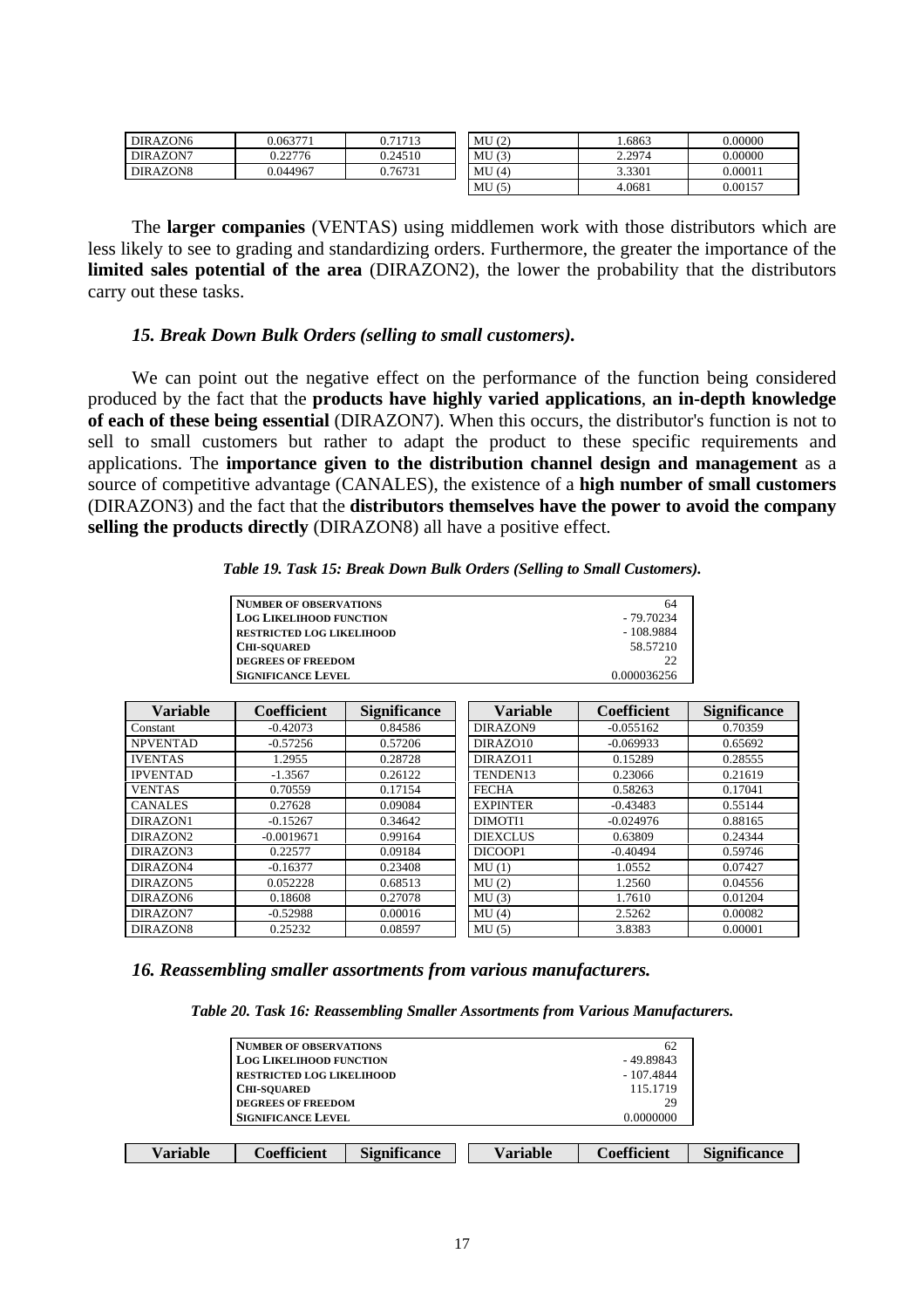| Constant        | $-8.0421$   | 0.14405 | TENDEN1             | $-0.66138$  | 0.04119 |
|-----------------|-------------|---------|---------------------|-------------|---------|
| <b>NPVENTAD</b> | 1.2822      | 0.30474 | TENDEN3             | 0.47319     | 0.18565 |
| <b>IVENTAS</b>  | 4.8659      | 0.05066 | TENDEN4             | $-1.1271$   | 0.06478 |
| <b>IPVENTAD</b> | 0.88457     | 0.70437 | TENDEN <sub>5</sub> | $-0.79383$  | 0.04589 |
| <b>VENTAS</b>   | $-0.46820$  | 0.59697 | TENDEN <sub>6</sub> | 2.5573      | 0.02112 |
| <b>CANALES</b>  | $-0.095310$ | 0.73104 | <b>TENDEN7</b>      | 1.2400      | 0.03488 |
| DIRAZON1        | 0.0050451   | 0.97878 | TENDEN14            | $-0.37604$  | 0.14193 |
| DIRAZON2        | $-0.089780$ | 0.64599 | TENDEN15            | $-2.1688$   | 0.02426 |
| DIRAZON3        | 0.21734     | 0.55587 | <b>FECHA</b>        | 0.94377     | 0.09492 |
| DIRAZON4        | 1.1663      | 0.00989 | <b>EXPINTER</b>     | $-1.3230$   | 0.21820 |
| DIRAZON5        | $-0.24106$  | 0.31024 | DIMOTI1             | $-0.57481$  | 0.15355 |
| DIRAZON6        | $-0.70856$  | 0.07427 | <b>DIEXCLUS</b>     | 2.8609      | 0.08969 |
| DIRAZON7        | 0.31385     | 0.30711 | DICOOP1             | $-0.010590$ | 0.99219 |
| DIRAZON8        | 0.31604     | 0.17276 | MU(1)               | 1.6310      | 0.11325 |
| DIRAZON9        | $-0.51791$  | 0.04570 | MU(2)               | 2.0547      | 0.04734 |
| DIRAZO10        | 2.5139      | 0.01718 | MU(3)               | 3.5263      | 0.01484 |
| DIRAZ011        | 0.024274    | 0.92756 | MU(4)               | 5.3742      | 0.01782 |
|                 |             |         | MU(5)               | 8.5082      | 0.00668 |

The companies which use distributors, and which besides, operate in **overseas markets** (IVENTAS) have a greater probability of their distributors frequently seeing to reassembling smaller assortments. Similarly, the fact that the **final customers are geographically dispersed** (DIRAZON4) has a considerable positive influence on the performance of this activity (buyer dispersity may imply grouping products together in order to create assortment). The **distributor's lower costs** (DIRAZO10) once again positively affect the performance of a task: combining products from various manufacturers will enable costs to be shared among all of them. Just as is seen, therefore, factors related to market demography or the distributors' lower costs govern the degree to which this task is performed.

The **difficulty entailed in market entry** (DIRAZON9) has a negative effect on the dependent variable. The basic aim of the distributors in these cases will be connected to their market knowledge and contacts. The companies which believe there will be an increase in the **use of distributors** (TENDEN1), their **specialization** (TENDEN4), and **functions** (TENDEN5) or that there will be **less vertical integration** in the distribution channel (TENDEN15) are associated to the distributors which are less likely to perform the task being considered. The opposite happens with those companies believing that the distributors are **better managed and trained** (TENDEN6) or that **intrachannel relations will change** (TENDEN7).

From the analysis of all the previous models, we can state that the reasons leading to the distributors assuming responsibility for a wider set of functions are **the need for an intensive distribution and a strong local support service** (for those basically related to the functions of product knowledge, market expansion, providing information and product adaptation), these **middlemen's lower costs** and the existence of **dispersed markets**. The **lower sales potential of the market area** on the other hand frequently has the inverse effect. **The second hypothesis is partially supported by these results**, it being confirmed that the importance of service and being close to customers has a positive effect on the distributor being assigned a greater number of functions, just as occurs if the distributing company runs up lower costs.

# **5. Conclusions.**

From the manufacturers' perspective, the independent distributors assume responsibility, basically, for the traditional tasks related to **guaranteeing market access for the products**. **The distributors' global point of view, however, differs significantly**, in the sense that they perceive that they perform many of the potential functions considered to a significantly greater degree. Even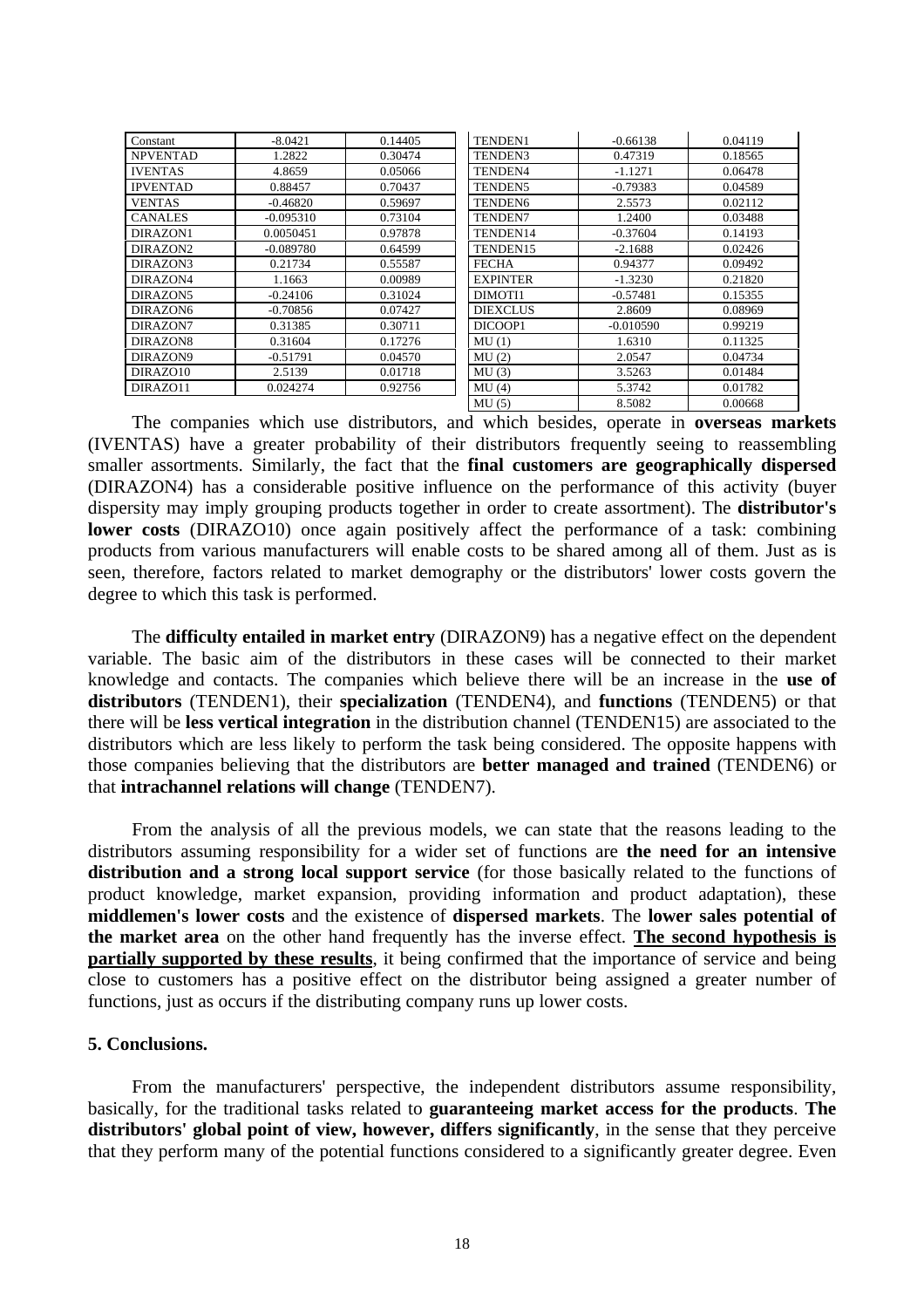taking into account that within each product category the perceptions are more homogeneous, the conclusion which seems to arise is that the distributors tend to consider themselves as customer service organizations with a wider role than that recognized by the manufacturers. The possible emergence of conflicts originating in these differences make it advisable to encourage communication and the explicit definition of the participants' corresponding tasks.

The individual analysis of the factors explaining the degree in which the distributors perform each of the sixteen tasks proposed has enabled us to affirm that, the greater the importance of **having an intensive distribution together with a strong local support service**, as well as the **distributors' lower costs** and the **existence of dispersed markets** (a high number of small customers), the greater the probability that these middlemen are responsible for a higher number of functions. Finally, it has been confirmed that the fact that the **company competes internationally** or the **importance of the indirect channels in these markets** has a significant positive influence on the probability of the distributor performing basic functions such as providing market coverage, market knowlege, providing the company with customer information and reassembling smaller assortments from various manufacturers.

To conclude, it only remains to point out two of the limitations the research is subject to. Hence, firstly, the samples of manufacturers and distributors cannot be considered totally representative of the total universe, since both are made up of large companies. Secondly, as happens with most of these studies it is impossible to guarantee that the individual manufacturers and distributors have evaluated each other reciprocally in their working relationship (although the similar characteristics of both samples seem to support this fact).

## **6. References.**

- ALDRICH, J. H. y NELSON, F. D. (1988): *Lineal Probability, Logit, and Probit Models*, SAGE Publications, 5ª Edición.
- ALLUEVA, C. (1990): *Marketing Internacional de Productos Industriales*, Ediciones Gestión 2000, S.A., Barcelona.
- ANDERSON, E. y COUGHLAN, A. T. (1987): *"International Market Entry and Expansion via Independent or Integrated Channels of Distribution"*, Journal of Marketing, Vol. 51, Enero, págs. 71-82.
- ANDERSON, J. C. y NARUS, J. A. (1990): *"A Model of Distributor Firm and Manufacturer Firm Working Partnerships"*, Journal of Marketing, Vol. 54, Enero, págs. 42-58.
- BELLO, D. C. y LOHTIA, R. (1995): *"Export Channel Design: The Use of Foreign Distributors and Agents"*, Journal of the Academy of Marketing Science, Vol. 23, Nº 2, págs. 83-93.
- BELLO, D. C. y VERHAGE, B. J. (1989): *"Performing Export Tasks in Industrial Channels of Distribution"*, European Journal of Marketing, Vol. 23, Nº 2, págs. 68-78.
- BROWN, R. B. y HERRING, R. (1995): *"The Role of the Manufacturer's Distributor. The Case of Champion Chemicals"*, Industrial Marketing Management, 24, págs. 285-295.
- COREY, E. R. (1991): *Industrial Marketing. Cases and Concepts*, Prentice-Hall International.
- COREY, E. R.; CESPEDES, F. V. y RANGAN, V. K. (1991): *Cómo Entrar en el Mercado. Sistemas de Distribución de los Productos Industriales*, McGraw-Hill.
- COVIELLO, N.; DART, J. y BOAG, D. A. (1989): *"Managing Industrial Middlemen in the Small Techonology-based Firm"*, European Journal of Marketing, Vol. 23, Nº 2, págs. 163-171.
- DOWST, S. (1983): *"Buyers' View. What Buyers Want from Distributors"*, Purchasing, 13, Octubre, págs. 67-71.
- GREENE, W. (1993): *Econometric Analysis*, 2da Edición, MacMillan, New York.
- HERBIG, P. y O'HARA, S. (1994): *"Industrial Distributors in the Twenty-First Century"*, Industrial Marketing Management, 23, págs. 199-203.